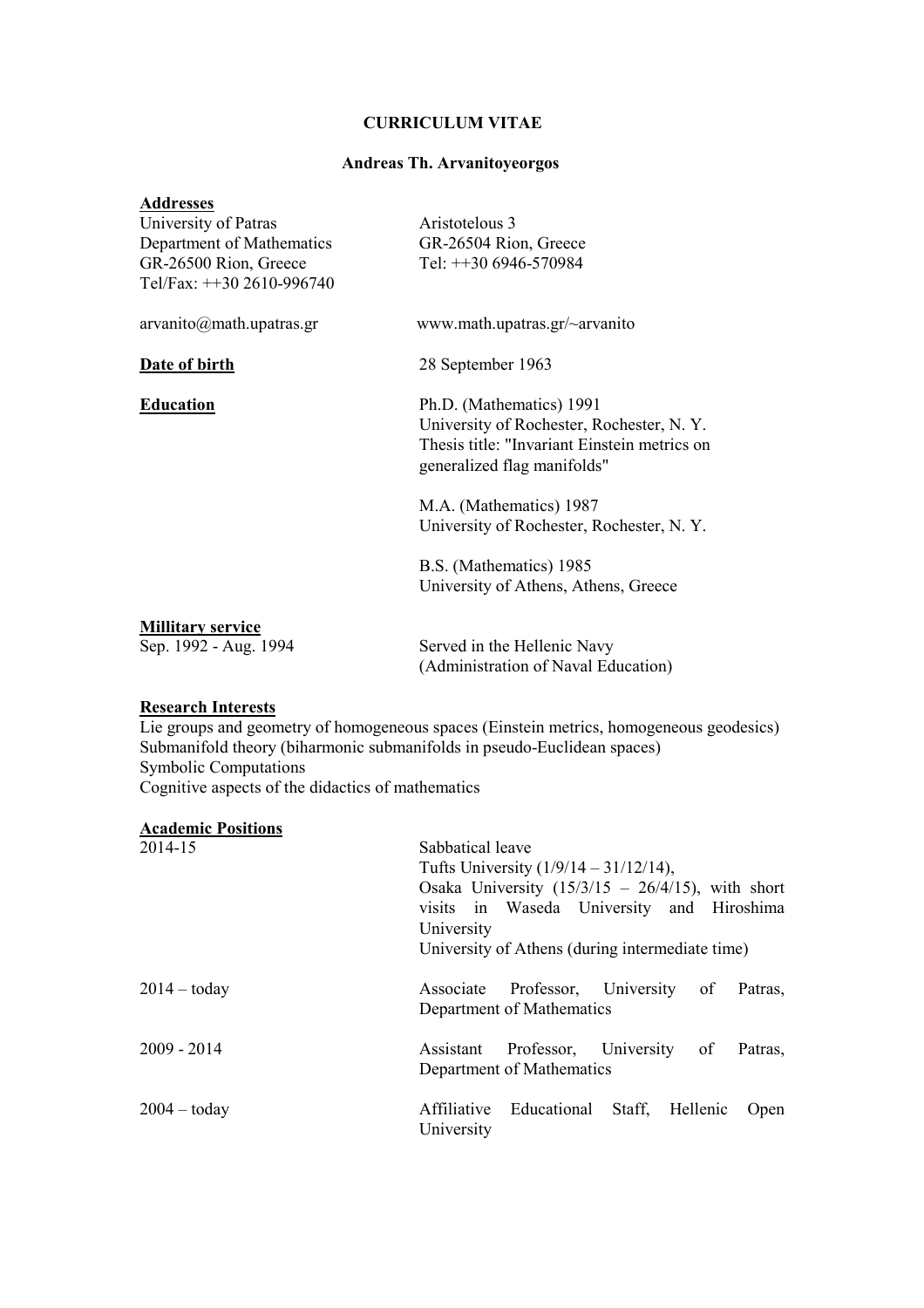| 2004-2009                  | Lecturer, University of Patras, Department<br>of<br>Mathematics                                                                                                                                                                                                                                                                                                                                |  |  |  |
|----------------------------|------------------------------------------------------------------------------------------------------------------------------------------------------------------------------------------------------------------------------------------------------------------------------------------------------------------------------------------------------------------------------------------------|--|--|--|
| 1998-2004                  | Instructor of Mathematics, The American<br>College of Greece (Deree)                                                                                                                                                                                                                                                                                                                           |  |  |  |
| 1995-2001                  | Lecturer of Mathematics, The British Council-<br>Athens & University of Essex-England                                                                                                                                                                                                                                                                                                          |  |  |  |
| 1999-00 (Spring semester)  | Visiting Assistant Professor of Mathematics<br>University of Patras, Department of Education                                                                                                                                                                                                                                                                                                   |  |  |  |
| 1998-99 (Spring semester)  | Visiting Assistant Professor of Mathematics<br>University of Patras, Department of Education                                                                                                                                                                                                                                                                                                   |  |  |  |
| 1997-1999                  | Researcher, University of Patras                                                                                                                                                                                                                                                                                                                                                               |  |  |  |
| 1994-1995                  | Visiting Assistant Professor of Mathematics<br>University of Crete, Heraklion, Greece                                                                                                                                                                                                                                                                                                          |  |  |  |
| 1991-1992                  | Mathematics Instructor, University of<br>Rochester, Rochester, N.Y.                                                                                                                                                                                                                                                                                                                            |  |  |  |
| <b>Teaching experience</b> |                                                                                                                                                                                                                                                                                                                                                                                                |  |  |  |
| $2004 -$ today             | University of Patras, Department of Mathematics                                                                                                                                                                                                                                                                                                                                                |  |  |  |
| Cources taught:            | Undergraduate: Linear Algebra I, Linear Algebra II,<br>Analysis III, Differentiable Manifolds,<br>Real<br>Differential Geometry, Differential Geometry II,<br>Tensor Analysis and Geometry, Mathematics for the<br>Departments of Biology and Geology,<br>Post-graduate: Geometry I, Geometry<br>$II$ ,<br>Applications of Group<br>Theory<br><i>Physics</i><br>in<br>(Department of Physics). |  |  |  |
| $2004 - today$             | Hellenic Open University                                                                                                                                                                                                                                                                                                                                                                       |  |  |  |
| Courses taught:            | Mathematics for the degrees "Studies in Physical<br>Sciences", "Studies in Information<br>Science"<br>(undergraduate), "Post-graduate"<br>Studies<br>1n<br>Mathematics", and supervision of Master theses                                                                                                                                                                                      |  |  |  |
| 1998-2004                  | The American College of Greece (Deree)                                                                                                                                                                                                                                                                                                                                                         |  |  |  |
| 1999-2000                  | University of Patras, Department of Education,<br><b>Visiting Position</b>                                                                                                                                                                                                                                                                                                                     |  |  |  |
| 1995-2001                  | The British Council-Athens & University of<br>Essex-England                                                                                                                                                                                                                                                                                                                                    |  |  |  |
| 1994-1995                  | University of Crete, Department of<br>Mathematics, Visiting Position                                                                                                                                                                                                                                                                                                                           |  |  |  |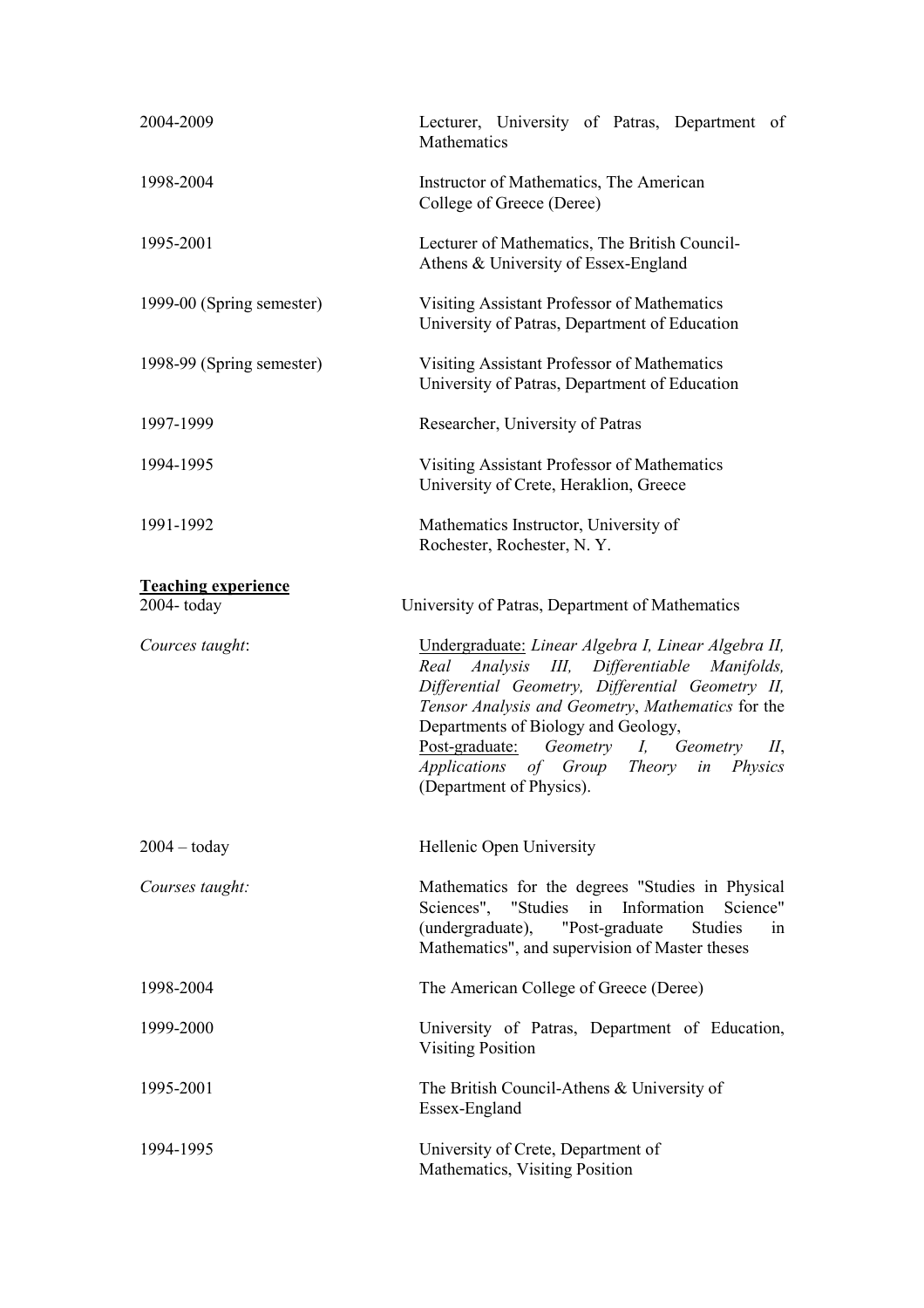| 1993      | Hellenic Navy, Anti-submarine war Training<br>School (Part-Time Instructor of Mathematics) |  |  |  |
|-----------|--------------------------------------------------------------------------------------------|--|--|--|
| 1991-1992 | University of Rochester, Rochester, N.Y.                                                   |  |  |  |
| 1987-1991 | University of Rochester, Rochester, N.Y.<br>(Part-time Instructor)                         |  |  |  |

# **Supervision of Doctoral Theses**

I.Chrysikos: *Homogeneous Einstein Metrics on Generalized Flag Manifolds,* Univeristy of Patras 2011.

P. Siasos: *Study of the Dynamic of the Ricci flow on Certain Homogeneous Spaces*, 2013- 2017 (quit studies).

N. Souris: *Homogeneous and Two-Step Homogeneous Geodesics in Homogeneous Manifolds,* University of Patras 2018.

M. Statha: *Invariant Einstein Metrics on Stiefel Manifolds and Compact Lie Groups,*  University of Patras 2018.

# **Supervision of post-doctoral researcher**

Yu Wang, Sichuan University, China. She visited University of Patras during 2015-16.

## **Supervision of Master Theses**

S. Seremetaki: *Biharmonic submanifolds of the sphere S3, ,* Patras 2006. I. Chrysikos: *Geometry of Homogeneous Spaces and Generalized Flag Manifolds,* Patras 2007.

D. Stoufis: *An Introduction to Symmetric Spaces*, Patras 2012.

N. Souris: *Ηοmogeneous Geodesics in Generalized Flag Manifolds,* Patras 2012.

M. Statha: *A Study of the Geometry of Spheres and Stiefel Manifolds*, Patras 2013.

M. Kakkava: *Geometry in the Art of Ancient Greece*, Patras 2019.

# **Participation in 3-member doctoral advising committees**

- I. Chrysikos: *Homogeneous Einstein Metrics on Generalized Flag Manifolds* (superv. V. Papantoniou 2008-09)

**EXECUTE:** External Equinos: Special surfaces in  $E_1^3$  with  $\Delta^{\text{III}}\vec{r} = A\vec{r}$  and biharmonic hypersurfaces

3  $M_2^3$  *in E*<sup>4</sup><sub>2</sub>, Univ. of Patras 2010 (superv. V. Papantoniou)

- Th. Kouloukas: *Yang-Baxter maps, Poisson structure and Integrability,* Univ. of Patras 2011 (superv. V. Papageorgiou)

- K. Panagiotidou: *Study of Hypersurfaces in Riemannian Manifolds,* Univ. of Thessaloniki 2012 (superv. F. Xenos).

- A. Zachos: *The Fermat-Torricelli Problem and an Inverse Problem in K-Plane and in Closed Polyedra of*  $R^3$ *, Univ.* of Patras 2014 (superv. V. Papageorgiou)

# **Participation in international Ph.D. committees**

- Teresa Arias Marco: *Study of Homogeneous D'Atri Spaces, of the Jacobi Operator on g.o. spaces and the Locally Homogeneous Connections on 2-Dimensional Manifolds with the help of MATHEMATICA© ,* Departamento de Geometria y Topologia, Universitat de Valencia, 2007 (Advisors: Α.Μ. Naveira – O. Kowalski).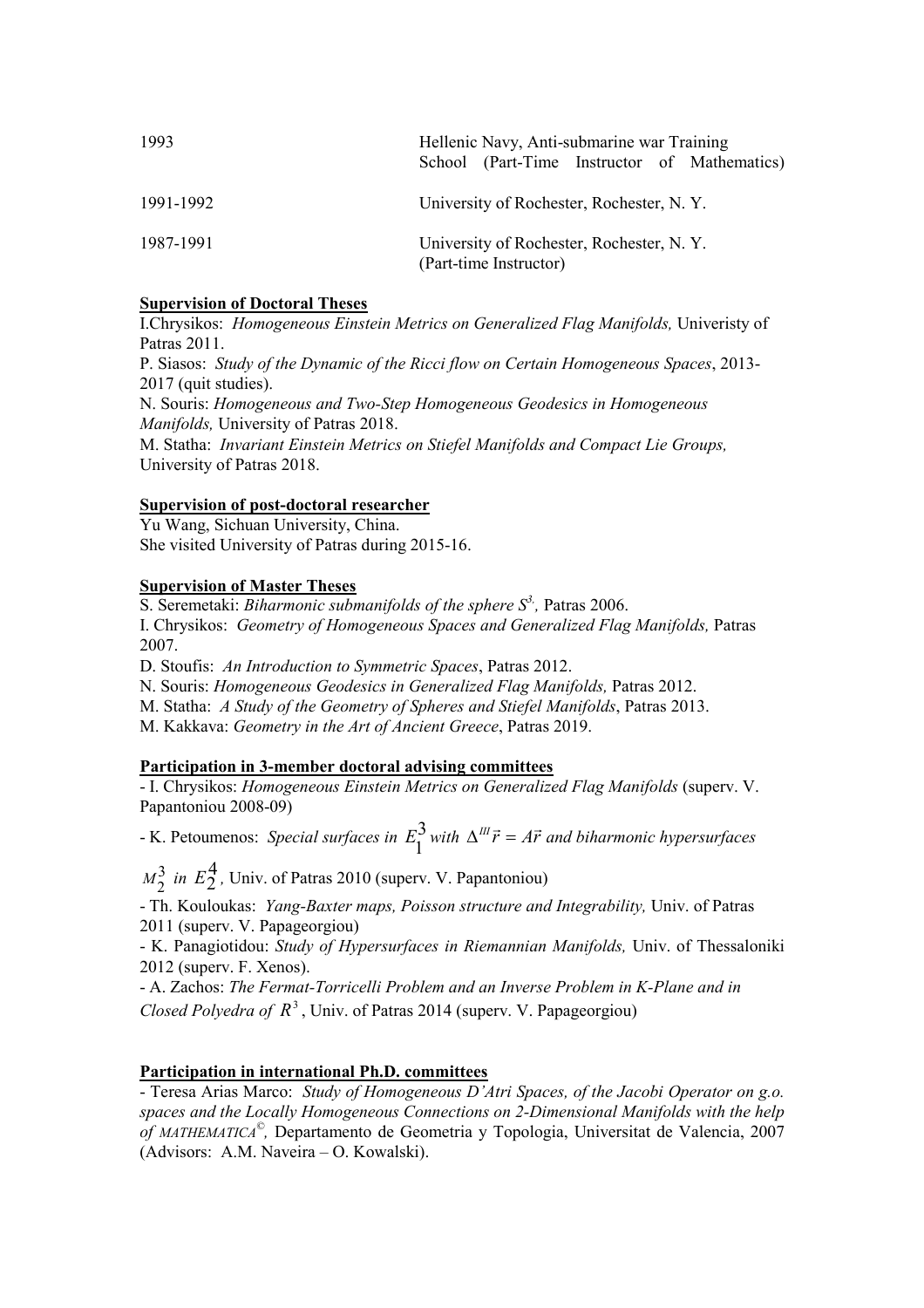- Reinier Wijnaνd Storm: *The Classification of Naturally Reductive Homogeneous Spaces in Dimension 7 and 8*, Fachbereich Mathematik und Informatik, Philipps Universität, Marburg, 2017 (Advisor: Ι. Agricola).

## **Participation in Doctortal Thesis committees**

- D. Zoakos: *Spacelike and timelike consequences of string theory in low dimensions,*  General Department, University of Patras 2007.

- P. Xenitides: *Symmetries and Integrability of Differentail and Discrete Equations,* Univ. of Patras 2008

- S. Dimas: *Partial Differential Equations, Algebraic Computations and Non Linear Systems,* Univ. of Patras

- Ε. Vrondakis: *On the Boundary of 2-Dimensional Complexes*, Univ. of Patras 2009

- M. Markellos: *Study of Special Classes of Contact Riemannian Manifolds*, Univ. of Patras 2009

- Ε. Tsatis: *Geometric Flows and Applications in Physics*, Univ. of Patras, Dept. of Physics 2010.

- Ε. Moutafi: *Study of Contact Manifolds by using Curvatures,* Univ. of Thessaloniki 2010

- Th. Theofanides: *Study of real hypersurfaces in non Euclidean Complex Spaces Forms*, Univ. of Thessaloniki 2011

- S. Anastassiou: *Topological Classification of Dynamical Systems,* Univ. of Patras 2012

- Ι. Kaffas: *A Study of Hypersurfaces in En+1 and of Ruled Surfaces in E<sup>3</sup> under the view of Relative Differential Geometry,* Univ. of Thessaloniki 2014.

- G. Itsios: *Studies on String Theory with Applications on non Abelian T-Duality on Supergravity and Ads/CFT Correspondence,*, Univ. of Patras 2014.

- M. Kaisari: *Didactic Approaches of the Models of the non Euclidean Geometries under the framework of Higher Education*, Univ. of Patras 2014.

- Ch. R. Onti: *Obstructions to Isometric Immersions*, Univ. of Ioannina 2018.

- Ι. Rizos: *Introducing High School Students into Two-Dimensional Minkowski Geometry via Teaching Scenarios and Mental Experiments*, Univ. of Patras 2018.

- A. Poulos: *Solution and Problem Posing as a Method to Identify Gifted Students in Mathematics,* Univ. of Patras 2018.

- D. Oikonomou: *Applications of Information Geometry*, Univ. of Patras, Dept. of Physics 2019.

### **Participation in Master Thesis Committees**

- L. Seremeti: *Lie Theory,* Patras 2004

- G. Stathopoulos: *Geometrical Constructions with Ruler and Compass: History and Teaching Aspects,* Patras 2005

- A. Panagopoulou: *Rigit motions and isometries of hypersurfaces in Rn+1 ,* Patras 2006

- Th. Kouloukas: *Actions of Lie groups on Poisson manifolds,* Patras 2006

- S. Anastasiou: *The seven elementary catastrophes and the theory of universal unfolding,*  Patras 2007

- Ε. Εfstathiou: *Quantum Mechanics –Field Theory – Yang Mills Field and Gauge Theory*, Patras 2009

- M. Loukopoulou: *The Gauss-Bonnet Theorem,* Patras 2009

- Α. Gianakoulias: *The Gamma Function and Riemann's Zeta Function,* Patras 2011

- N. Κavalieratou: *Introduction to Symmetrization with Applications,* Patras 2011

- Th. Kassioumis: *Isometric Immersions of Kaehler Manifolds,* Univ. of Ioannina, 2014

- Th. Ravanou: *Isometric Deformations of Surfaces in R<sup>3</sup> that Preserve Mean Curvature*, Univ. of Ioannina, 2014

- A. Vlachou: *Integrable Non Linear Partial Differential Equations and Differential Geometry,* Patras 2014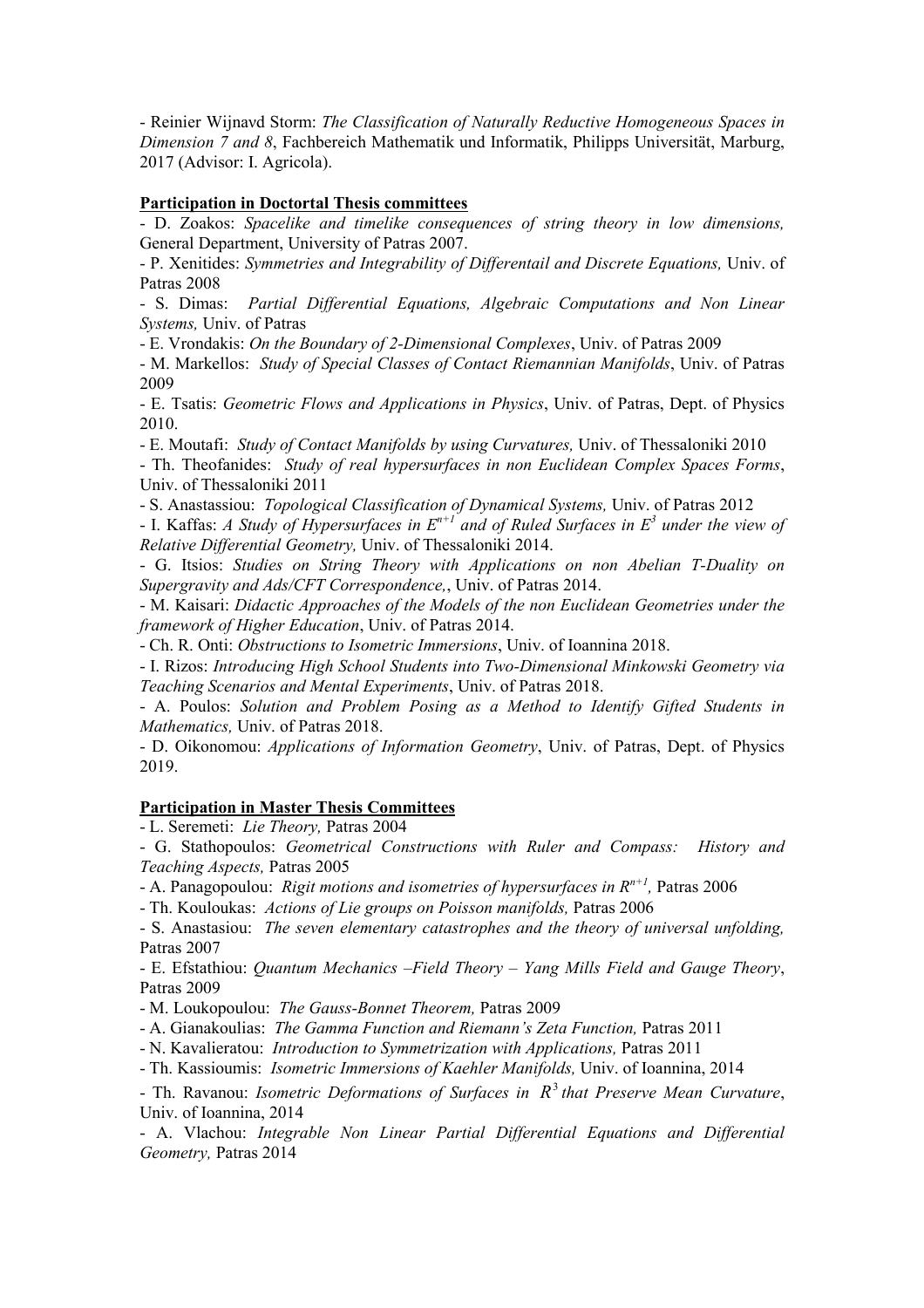- A. Dimopoulos: *From Various Attempts for the Proof of the Euclid's 5th Postulate to the non-Euclidean Geometries,* Patras 2014.

- A. Papandrikopoulou: *Teaching of Geometry in Adult Education,* Patras 2016.

- A. Kotsou: *Prime Numbers and Cryptography*, Patras 2016.

- A. Tsouri: *Minimal Surfaces and the Ricci Condition*, Univ. of Ioannina, 2017.

- D. Lampropoylou: *Fractional Differentiation and Geonetry*, Patras 2018.

- P. Chronias: *Positive Definite Symmetric Real Matrices as Example of Bruhat-Tits Space*, Patras 2018.

- P. Saranti: *Applications of Complex Analysis in Fluid Mechanics and in Special Relativity*, Patras 2018.

- P. Chronias: *The Positive Definite Symmetric Matrices as an Example of a Bruhat-Tits Space*, Patras 2019.

- D. Mastrogiannopoulos: *Classification of 1-dimensional Smooth and Topological Manifolds*, 2019.

| <b>Honors and Awards</b><br>2018 | Research grant awarded from the Empirikion<br>Foundation, Athens-Greece                                                                           |  |
|----------------------------------|---------------------------------------------------------------------------------------------------------------------------------------------------|--|
| 2004                             | Honorary Award (with medal) from the Union of<br>Blood Volunters of the Helenic Red Cross                                                         |  |
| 1999                             | Research grant awarded from the Empirikion<br>Foundation, Athens-Greece                                                                           |  |
| 1997                             | Post-doctoral fellowship from the Greek State<br>Scholarships Foundation (IKY)                                                                    |  |
| 1994                             | Hellenic Mathematical Society: Scientific<br>research award for the most outstanding<br>doctoral thesis in Mathematics in the period<br>1990-1993 |  |
| 1988-1990                        | University of Rochester: Dean's Teaching<br>Fellowship                                                                                            |  |
| 1987-1988                        | Whittaker Fellowship (University of Rochester)                                                                                                    |  |
| 1985-1990                        | Fellowship and teaching assistantship from the<br>University of Rochester                                                                         |  |
| 1985                             | Chosen best T.A. of the Mathematics<br>Department at the University of Rochester                                                                  |  |
| 1984-1985                        | Fellowship from the University of Athens for<br>the highest GPA                                                                                   |  |

## **Research grants-invitations**

- 7-days visit at Moscow Independent University. Cooperation with Professor D.V. Alekseevsky, December 2017.

- "C. Karatheodori" research program, 2014-2017, University of Patras (#C. 037).

- 15-days visit in Czech Republic in Masaryk University, under the ERASMUS program. Cooperation with professor D. Alekseevsky, April 2014.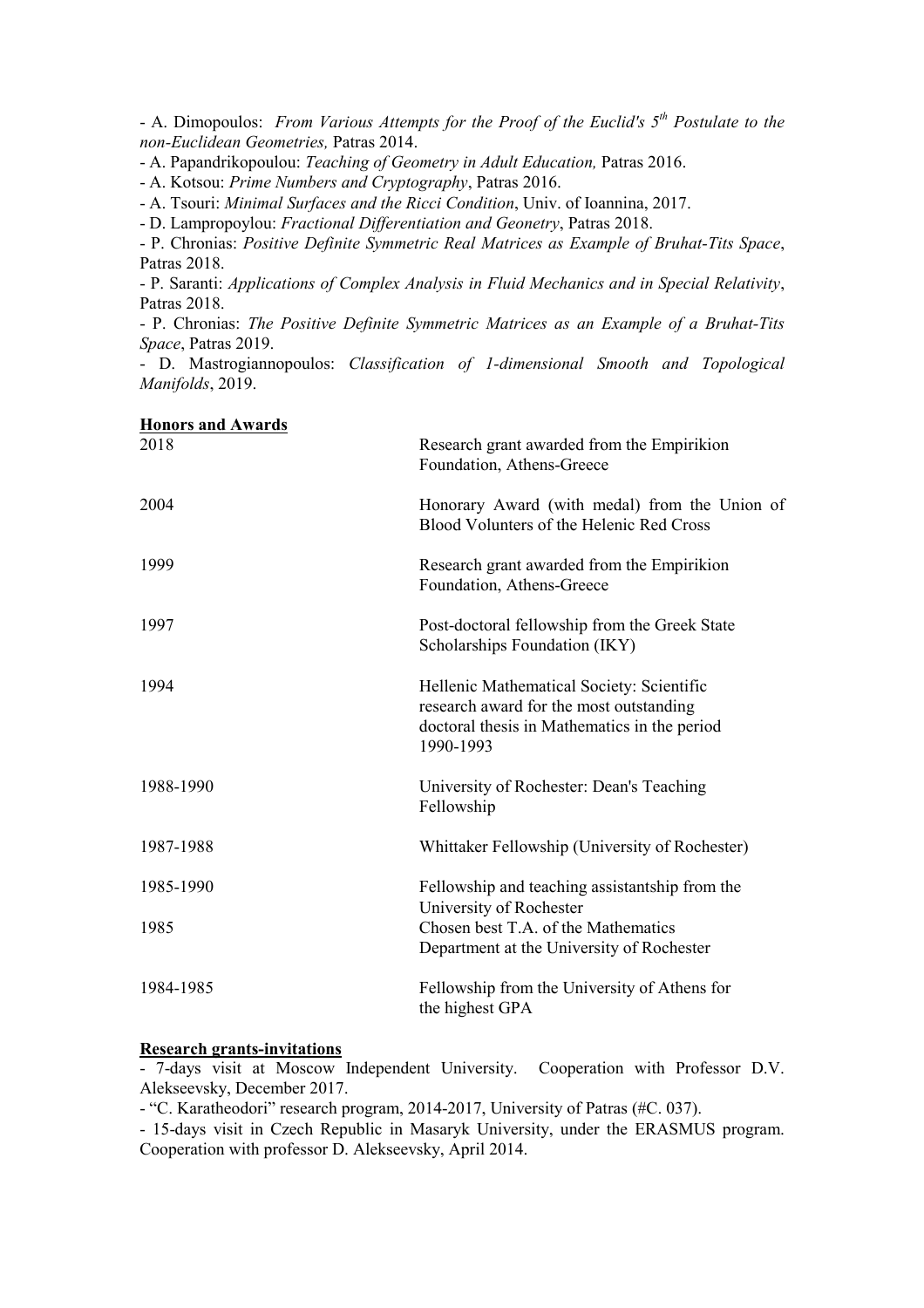- 15-days visit in Czech Republic in Masaryk University, under the ERASMUS program. Cooperation with professor D. Alekseevsky, February 2013.

- 15-days visit at the Euler International Institute of Mathematics, St. Petersburg (section of V.A. Steklov Inst. of Mathematics of the Russian Academy of Sciences), under the program TET-A-TET in Russia. Cooperation with Yu.G. Nikonorov, August 2012.

-20-days visit in United States in Universites of Maryland (College Park), Rochester, Tufts. Cooperation with M. Gage (Rochester) and L. Tu (Tufts), April 2012.

- 15-days visit in Czech Republic in Masaryk University, under the ERASMUS program. Cooperation with professors D. Alekseevsky and J. Slovak, December 2012.

- 7-days visit in Czech Republic in Olomouc University under the Greek-Czech Government agreement for scientific exchange. Cooperation with Professor Z. Dušek, November 2010.

- Cooperation with Professor D. V. Alekseevsky in Edinburgh University (UK) for 7 days during January 2009.

- "C. Karatheodori" research program, 2007-2010, University of Patras (#C. 161).

- 15-days visit to Japan (Νovember 2006) at the Universities of Osaka, Hiroshima, and Τokyo Metropolitan University. Cooperations with Professors Υ. Sakane, H. Tamaru and M. Guest.

- 15-days visit in Unined Kingdom in the Universities of Durham, Leeds, and Warwick under the Greek-British Government agreement for scientific exchange. Cooperations with professors W. Klingenberg, J. Wood, D. Elworthy, and M. Micaleff.

- 15-days visit in Tokyo Metropolitan University and cooperation with Professor M. Guest during June 2004.

- Cooperation with Professor D. V. Alekseevsky in Hull University (UK) for 7 days during November 2003.

- Cooperation with Professor D. V. Alekseevsky in Hull University (UK) for 10 days during November 2001.

- "C. Karatheodori" research program, 2000-2003, University of Patras. Under this program I participate in a series of scientific workshops in the Department of Mathematics of the University of Patras, including supervision of two doctorate candidates.

- 1996: Awarded a grant under the "Young Researchers Support Program '95 #388 " (Greek Ministry of Research and Technology). Under this program I gave a series of lectures at the University of Ioannina on Lie groups and geometry.

- Have visited the Oberwolfach Institute (Germany) for two weeks in June 1997. During that time I had a cooperation with Professor E. Rodionov (Altai State University-Russia).

# **Publications**

*"New invariant Einstein metrics on generalized flag manifolds"*, Trans. Amer. Math. Soc. 337 (2) (1993) 981-995

*"Einstein metrics on homogeneous spaces"* (in Greek), Mathematical Review, Greek Math. Soc. 42 (1994) 95-101

*"Homogeneous Einstein metrics on Stiefel manifolds"*, Comment. Math. Univ. Carolinae 37 (3) (1996) 627-634, Erratum in: 37 (4) (1996)

*"SO(n)-invariant Einstein metrics on Stiefel manifolds",* in: Proccedings of the 6th International Geometry Conference, Brno, Czech Republic (1996) 1-5

*"Einstein equation of an invariant metric on generalized flag manifolds and inner automorphisms"*, Balkan J. Geom. and its Applic. 3 (2) (1998) 17-22

*"Quantum (co)modules for dual quantum groups"* (joint with D. Ellinas), Bull. Greek Math. Soc. 40 (1998) 119-131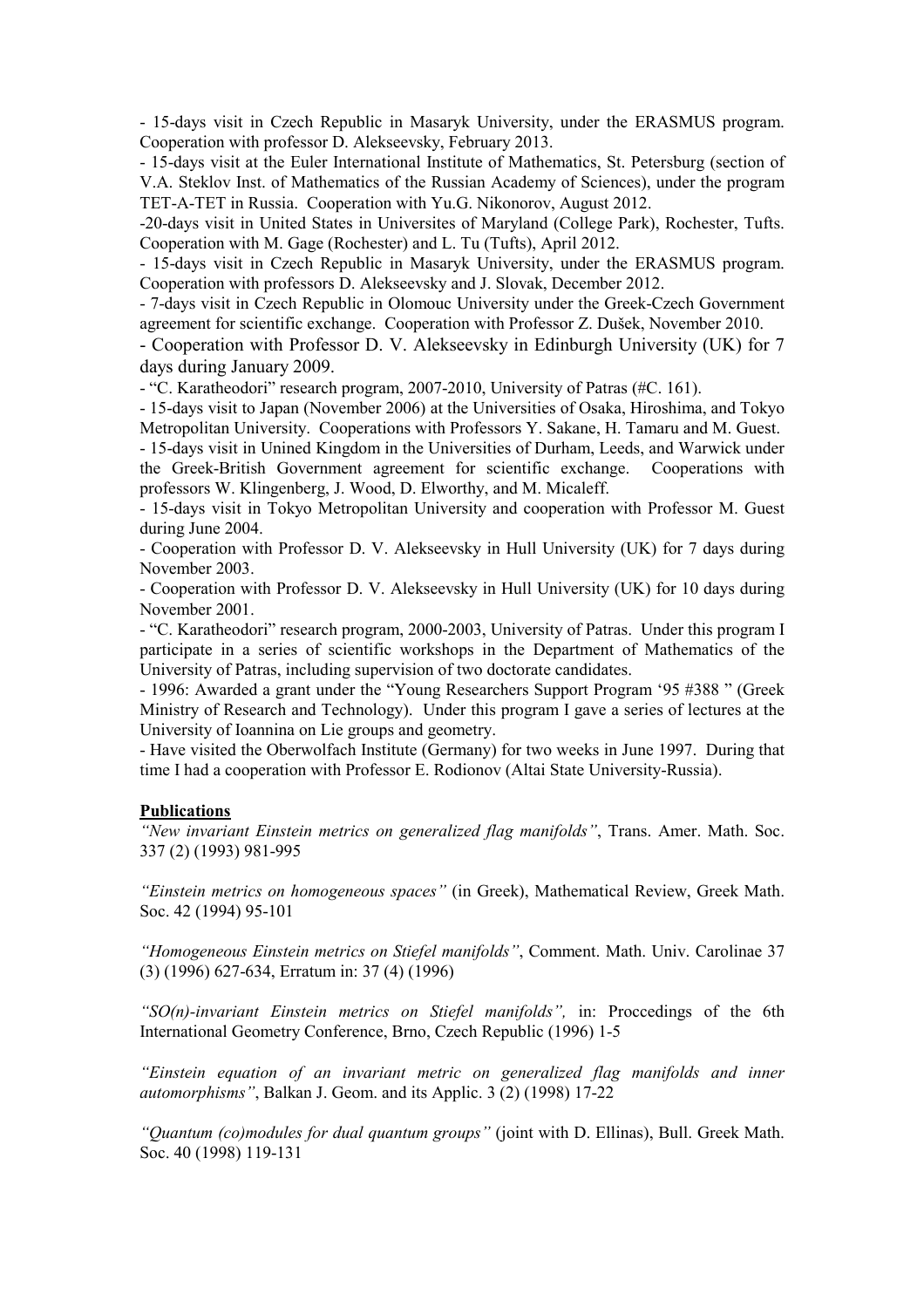*"Quantum group (co)actions on G-spaces and quantum modules"* (joint with D. Ellinas), Czech. Jour. Physics 46 (12) (1997) 1137-1144.

*"Homogeneous spaces: From the classical to the quantum case"* (joint with D. Ellinas), in: New Developments in Differentail Geometry, Budapest 1996, Kluwer (1998) 39-52.

*"(Co)representations of dual quantum groups on quantum homogeneous spaces and other quantum spaces* (joint with D. Ellinas), in: Proc. 3rd Panhellenic Geometry Conference, Athens (1997) 53-66.

*"From Maxwell's equations to Yang-Mills equations",* (in Greek), Mathematical Review, Greek Math. Soc. 49-50 (1998) 9-22.

*"The Duistermaat-Heckman integration formula on generalized flag manifolds*", in: Proccedings of the 7th International Geometry Conference, Brno, Czech Republic (1998) 303-308

*"Jacobi vector fields and geodesic tubes in certain Kähler manifolds"* (joint with Chr. Beneki), Rend. Circ. Mat. Pal. 63 (2000) 43-52.

*"Tubes and the geometry of Kähler manifolds"* (joint with Chr. Beneki, B. Papantoniou, M. Shahid), Bull. Greek Math. Soc. 44 (2000) 59-70.

*"Metrics with homogeneous geodesics on flag manifolds"*, (joint with D.V. Alekseevsky), Comment. Math. Univ. Carolinae 43 (2) (2002) 189-199.

*"A characterization of the Riemannian symmetric space Sp(n)/U(n)"*, (joint with B.J. Papantoniou), Yokohama Math. J. 52 (2006) 81-95.

*"Geometry of flag manifolds",* Int. J. Geom. Methods Mod. Phys. 3 (5-6) (2006) 1-18.

*"Introducing coordinates in the sphere*  $S^3$  *of the Euclidean space*  $R^3$ *" (joint with Z.* Boukouvalas)*,* Mathematical Review, Greek Math. Soc. 65 (2006) 47-59.

"Biharmonic Lorentz hypersurfaces in  $E_1^4$ " (joint with F. Defever, G. Kaimakamis and B. Papantoniou) Pacific J. Math. 229 (2) (2007) 293-305

*"Riemannian flag manifolds with homogeneous geodesics"* (joint with D. Alekseevsky) Trans. Amer. Math. Soc. 359 (8) (2007) 3769-3789.

*"Hypersurfaces of*  $E_s^4$  *with proper mean curvature vector"* (joint with F. Defever and G. Kaimakamis) J. Math. Soc. Japan 59 (3) (2007) 797-809.

*"Chen's conjecture and gereralizations"* (Joint with G. Kaimakamis and D. Palamouras), Symposium on the differential geometry of Submanifolds, Valenciennes (France) 2007, 109- 112.

*"Homogeneous geodesics in the flag manifold SO(2l+1)/U(l-m)*x*SO(2m+1)"*, Linear Algebra and its Appl. 428 (4) (2008) 1117-1126.

*"Invariant Einstein metrics on quaternionic Stiefel manifolds"* (joint with V.V. Dzhepko και Yu.G. Nikonorov) Bull. Greek Math. Soc. 53 (2007) 1-14.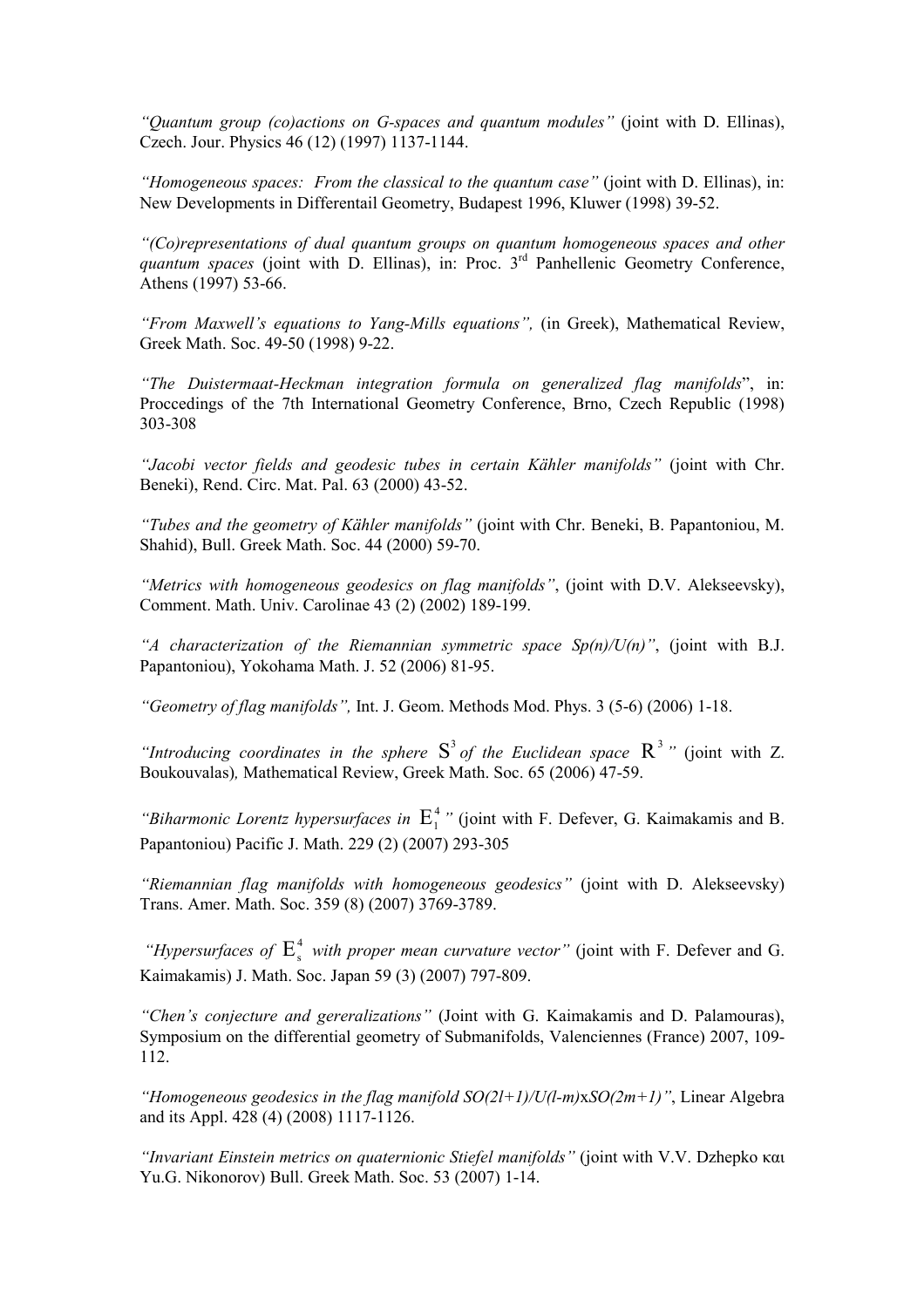*"Invariant Einstein metrics on certain Stiefel manifolds",* (joint with V.V. Dzhepko και Yu.G. Nikonorov), Proccedings of the 9th International Conference on Differential Geometry and its Applications, Olomouc, Czech Republic 2007, World Sci. Sci. Co. (2008) 35-44.

*"Lie transformation groups and geometry",* in: *Geometry, Integrability and Quantization",*  Procced. of the Ninth International Conference on Geometry Integrability and Quantization IX, I. Mladenov (ed.) Varna, Bulgaria, June 8-15 2007, 11-34, Sofia 2008.

*"Invariant Einstein metrics on some homogeneous spaces of classical Lie groups",* (joint with V.V. Dzhepko and Yu.G. Nikonorov), Canad. J. Math. 61 (6) (2009) 1201-1213.

*"Horizontal merges of firms under price competition – Bertrand model"* (joint with G. Kaimakamis and A. Koulis)*,* Mathematical Review, Greek Math. Soc. 69 (2008) 54-63.

"*Motion of charged particles and homogeneous geodesics in Kähler C-spaces with two isotropy summands* (joint with I. Chrysikos) Tokyo J. Math. 32 (2) (2009) 487-500.

"Lorentz hypersurfaces in  $E_1^4$  satisfying  $\Delta \vec{H} = \alpha \vec{H}$  $\rightarrow$  $\Delta H = \alpha H$  " (joint with G. Kaimakamis and M. Magid) Illinois J. Math. . 53 (2) (2009) 581-590.

*"Helicoidal surfaces in the Heisenberg 3-space"* (joint with G. Kaimakamis) JP J. Geom. Topol. 10 (1) (2010)

*"Invariant Einstein metrics on flag manifolds with four isotropy summands"* (joint with I. Chrysikos) Ann. Global Anal. Geom. 37 (2) (2010) 185-219

*"Complete description of invariant Einstein metrics on the generalized flag manifold SO(2n)/U(p)* x *U(n-p)"* (joint with I Chrysikos and Y. Sakane) Ann. Global Anal. Geom. 38 (4) (2010) 413-438.

*"Invariant Einstein metrics on generalized flag manifolds with two isotropy summands"*  (joint with I. Chrysikos) J. Aust. Math.Soc. 90 (2) (2011) 237-251.

*"Constancy of Jacobi osculating rank of g.o. spaces of compact and non-compact type"*, (joint with T. Arias-Marco και A.M. Naveira) Rev. R. Acad. Cienc. Exactas Fís. Nat. Ser. A Mat. (RACSAM) 105 (1) (2011) 207-221.

*"Homogeneous Einstein metrics on the generalized flag manifold Sp(n)/(U(p)* x *U(n-p))"*  (joint with I. Chrysikos and Y. Sakane) Differential Geom. Appl. 29 (2011) S16-S27.

*"Homogeneous Einstein metrics on generalized flag manifold Sp(n)/(U(p)* x *U(q)* x *Sp(n-pq))"*, (joint with I. Chrysikos and Y. Sakane), in: Recent Progress in Differential Geometry and its Related Fields. Proccedings of the  $2<sup>nd</sup>$  International Colloquium on Differential Geometry and its Related Fields, Velico Tarnovo, Bulgaria 2010, World Scientific (2012) 1- 24.

*"Recent progress on homogeneous Einstein metrics on generalized flag manifolds",* (joint with I. Chrysikos and Y. Sakane), in: Mathematical Forum Vol. 5, Studies on Mathematical Analysis and Differential Equations, Vladikavkaz: SMI VSC RAN (2011) 17-28, Proccedings on the IXth International Conference on Operator Theory, Complex Analysis and Mathematical Modeling, Volgodonsk, Russia 2011.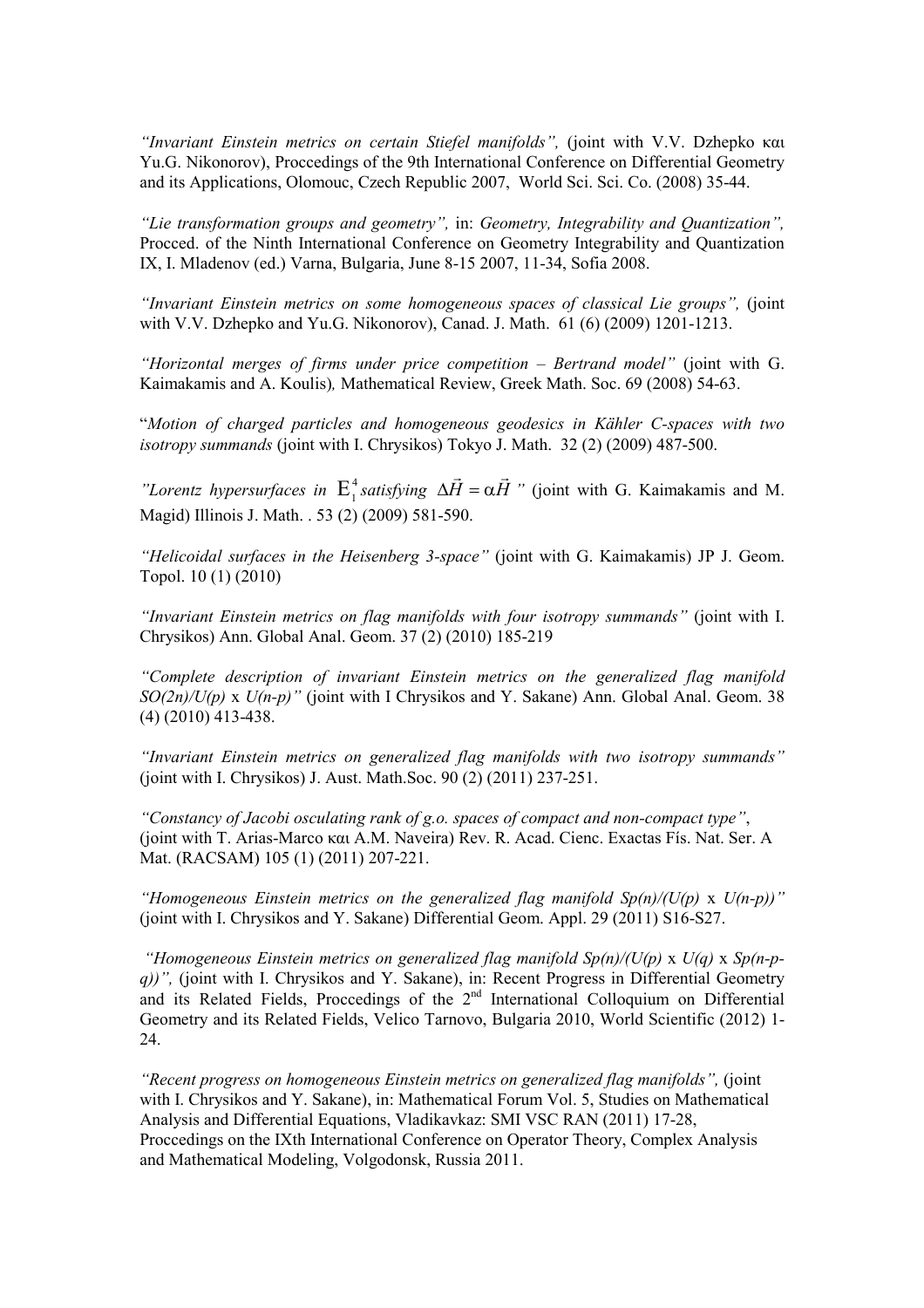*"Einstein metrics on compact Lie groups which are not naturally reductive"* (joint with K. Mori and Y. Sakane) Geom. Dedicata 160 (1) (2012) 261-285.

"*Hypersurfaces of type*  $M_2^3$  *in*  $E_2^4$  *with proper mean curvature vector*" (joint with G. Kaimakamis) J. Geom. Phys. 63 (1) (2013) 99-106.

*"Proving isometry for homogeneous Einstein metrics on flag manifolds by symbolic computation"* (joint with I. Crysikos and Y. Sakane) J. Symbolic Comput. 55 (2013) 59-71.

 "*Homogeneous Einstein metrics on generalized flag manifolds with G2-type t-roots",* (joint with I. Chrysikos and Y. Sakane), in: Prospects in Differential Geometry and its Related Fields, Proccedings of the 3<sup>nd</sup> International Colloquium on Differential Geometry and its Related Fields, Velico Tarnovo, Bulgaria 2012, World Scientific (2014) 15-38.

*"Homogeneous Einstein metrics on G2/T "*, (joint with I. Chrysikos and Y. Sakane) Proc. Amer. Math. Soc. 141 (7) (2013) 2485-2499.

*"Homogeneous Einstein metrics on generalized flag manifolds with five isotropy summands"* (joint with I. Chrysikos and Y. Sakane) Internat. J. Math. 24 (10) (2013) 1350077 (52pp).

*"The Ricci flow on some generalized Wallach spaces"*, (joint with Ν.Α. Abiev, Yu.G. Nikonorov and P. Siasos), in: Geometry and its Applications, Springer Proceedings in Mathematics & Statistics, Vol. 72, (2014) 3-37.

*"New homogeneous Einstein metrics on Stiefel manifolds",* (joint with Y. Sakane and M. Statha) Differential Geom. Appl. 35 (2014) S2-S18.

*"The dynamics of the Ricci flow on generalized Wallach spaces"*, (joint with Ν.Α. Abiev, Yu.G. Nikonorov and P. Siasos) Differential Geom. Appl. 35 (2014) S26-S43.

*"The normalized Ricci flow on generalized Wallach spaces",* joint with Ν.Α. Abiev, Yu.G. Nikonorov and P. Siasos), in: Mathematical Forum Vol. 8, Part 1, Studies on Mathematical Analysis, Vladikavkaz: SMI VSC RAS (2014) 25-42 (in Russian).

*"Geodesics in generalized Wallach spaces"*, (joint with N. Souris), J. Geom. 106 (3) (2015) 583-603.

*"New Einstein metrics on the Lie group SO(n) which are not naturally reductive"*, (joint with Y. Sakane and M. Statha), Geom. Imaging Comput. 2 (2) (2015) 77-108.

*"Progress on homogeneous Einstein manifolds and some open problems",* Bull. Greek Math. Soc. 58 (2010/15) 75-97.

*"Einstein metrics on the symplectic group which are not naturally reductive"*, (joint with Y. Sakane and M. Statha), in: *Current Developments in Differential Geometry and its Related Fields*, Proceedings of the 4th International Colloquium on Differential Geometry and its Related Fields, Velico Tarnovo, Bulgaria 2014, World Scientific (2016), 1--22.

*"Real representations of ancient Greek technology"*, Intern. J. Curr. Research Multidisc. 1 (4) (2016) 40-49.

*"Two-step homogeneous geodesics in homogeneous spaces"*, (joint with N. Souris), Taiwanese J. Math. 20 (6) (2016) 1313-1333.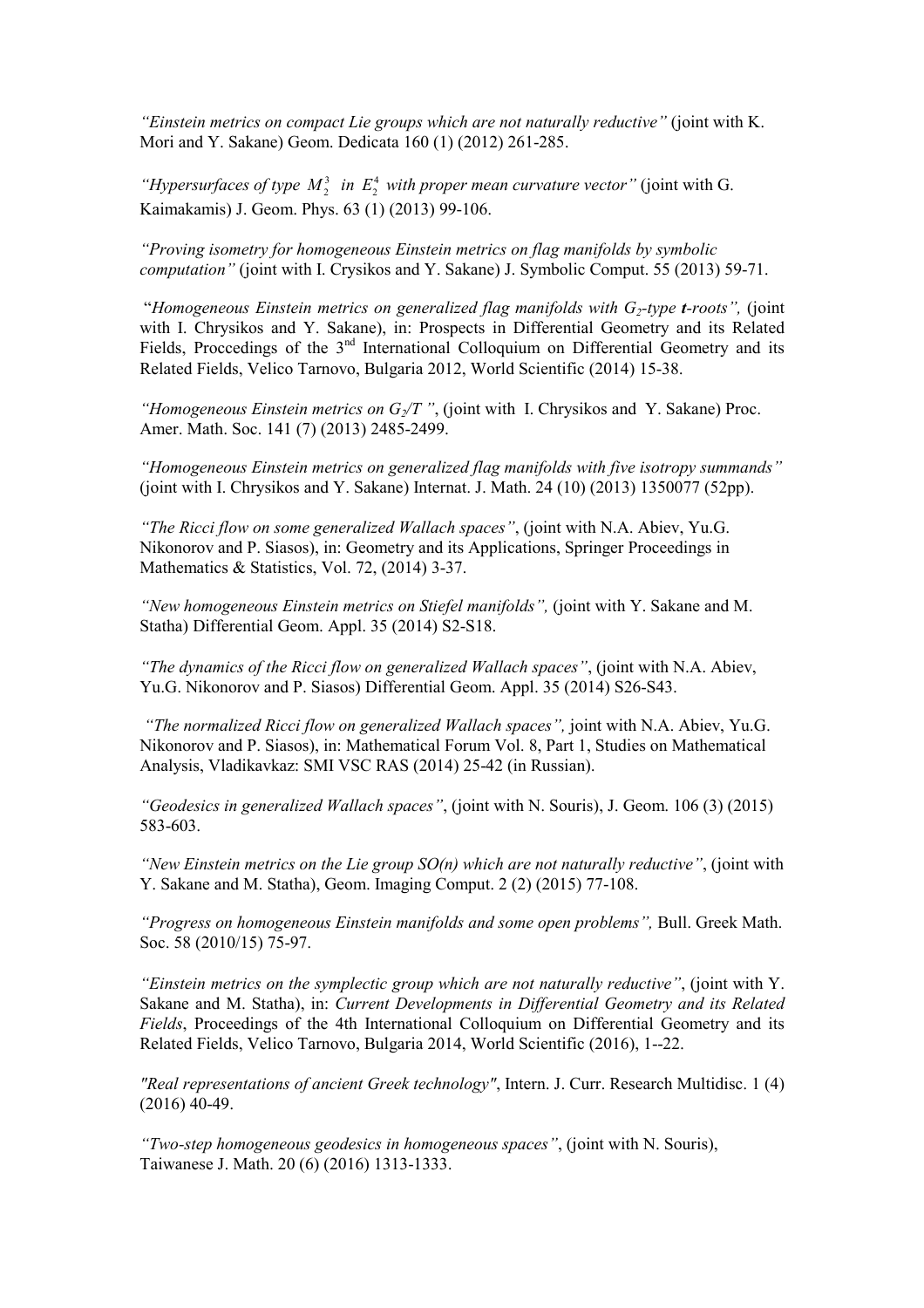*"Relations between mathematics and music",* (joint with M. Papadopoulou) (in greek), Mathematical Review, Greek Math. Soc. 87 (2017) 86-101.

*"Homogeneous geodesics in generalized Wallach spaces",* (joint with Yu Wang), Bull. Belg. Math. Soc. Simon Stevin 24 (2) (2017) 257-270.

*"Lorentz hypersurfaces satisfying*  $\Delta \vec{H} = \alpha \vec{H}$  $\overline{r}$  *with non diagonal shape operator",* (joint with Κ. Deepika and R.S. Gupta), São Paulo J. Math. Sci. 11 (1) (2017) 200-214.

*"Homogeneous manifolds whose geodesics are orbits. Recent results and some open problems"*, Irish Math. Soc. Bull. 79 (2017) 5-29

*"Riemannian g.o. metrics in certain Μ-spaces",* (joint with Y. Wang and G. Zhao), Differential Geom. Appl. 54 (2017) 59-70.

*"Homogeneous Einstein metrics on complex Stiefel manifolds and special unitary groups"*, (joint with Y. Sakane and M. Statha), in: *Contemporary Perspectives in Differential Geometry and its Related Fields*, Proceedings of the 5th Ιnternational Colloquium on Differential Geometry and its Related Fields, Velico Tarnovo, Bulgaria 2016, World Scientific (2017), 1--20.

*"Biconservative ideal hypersurfaces in Euclidean spaces"*, (joint with K. Deepika), J. Math. Anal. Appl. 458 (2) (2018) 1147-1165.

*"Riemannian Μ-spaces with homogeneous geodesics",* (joint with Y. Wang and G. Zhao), Ann. Glob. Anal. Geom. 54 (3) (2018) 315-328.

*"New homogeneous Einstein metrics on quaternionic Stiefel manifolds"*, (joint with Y. Sakane and M. Statha), Adv. Geom. 18 (4) (2018) 509-524.

*"Riemannian generalized C-spaces with homogeneous geodesics",* (joint with H. Qin, Y. Wang and G. Zhao), Filomat (2019).

*"Invariant Einstein metrics on*  $SU(N)$  *and complex Stiefel manifolds", (joint with Y.* Sakane and M. Statha), Tohoku Math. J. (accepted)

*"New Einstein metrics on special unitary groups*  $SU(2n)$ *", (joint with Y. Sakane and M.* Statha), in: *Contemporary Perspectives in Differential Geometry and its Related Fields*, Proceedings of the 6th Ιnternational Colloquium on Differential Geometry and its Related Fields, Velico Tarnovo, Bulgaria 2018, World Scientific (2019), --.

#### **Citations**

Y. Sakane: *"Homogeneous Einstein metrics on a principal circle bundle",* in: Complex Geometry, G. Komatsu-Y. Sakane (Eds), Marcel Dekker Inc., Lecture notes in Pure and Applied Mathematics no 143 (1993)

Y. Sakane: *"Homogeneous Einstein metrics on flag manifolds",* Lobachevskii J. Math. 4 (1999)

K. Mori: *"Left invariant Einstein metrics on compact Lie groups",* Master Thesis, Osaka University, 1994.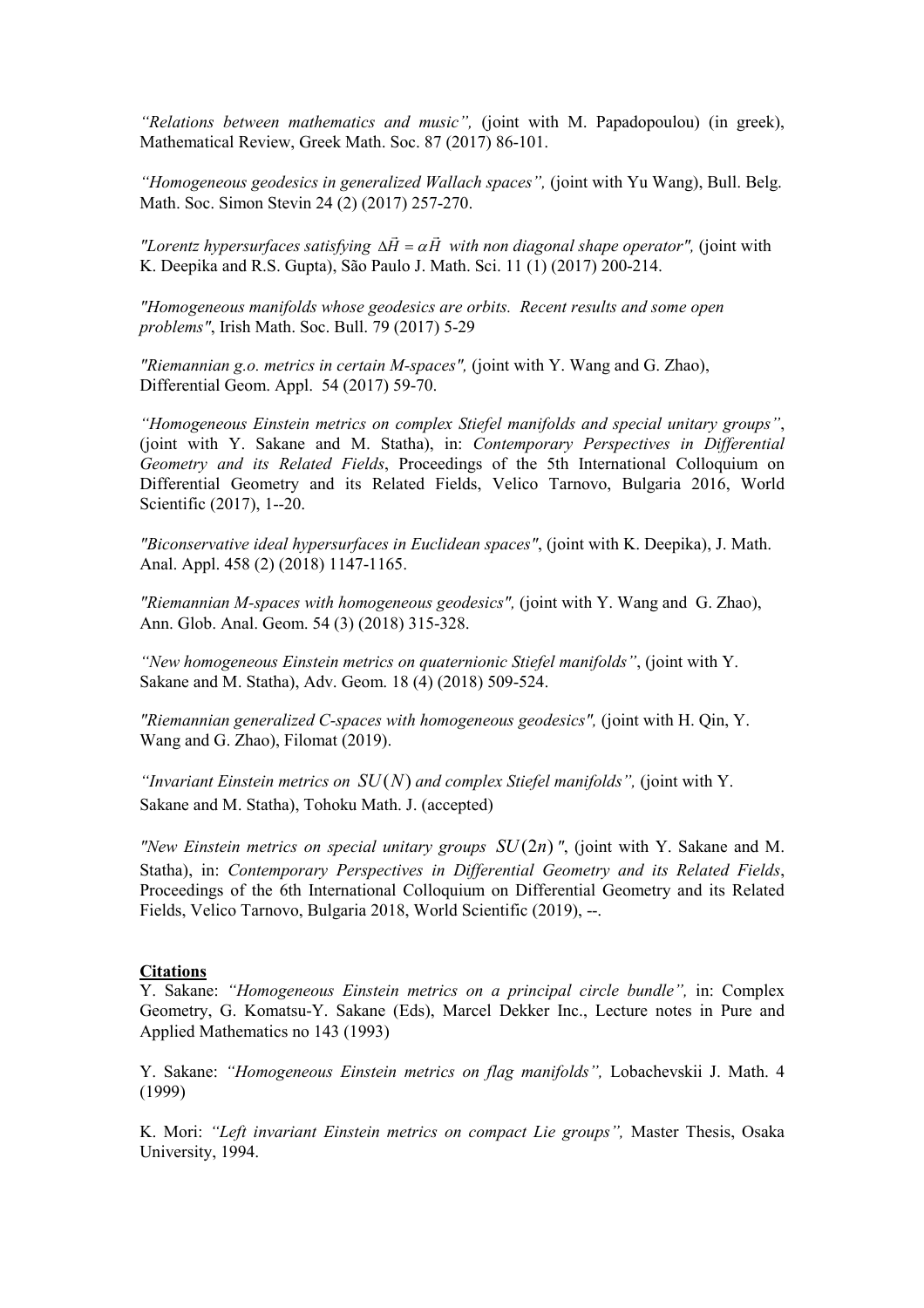M. M. Kerr: *"Some new homogeneous Einstein metrics on symmetric spaces",* Trans. Amer. Math. Soc. 348 (1) (1996) 153-171

V. Apostolov - G. Grantcharov - S. Ivanov: *"Orthogonal complex structures on certain Riemannian 6-manifolds",* Diff. Geom. Appl. 11 (3) (1999) 279-296

V. Apostolov - G. Grantcharov - S. Ivanov: *"Hermitian structures on twistor spaces",* Ann. Glob. Anal. Geom. 16 (3) (1998) 291-208

M. M. Kerr: *"New examples of homogeneous Einstein metrics",* Michigan Math. Jour. 45 (1998) 115-134.

M. Wang: *"Einstein metrics from symmetry and bundle constructions"*, in: Surveys in Differential Geometry, vol 6, Essays on Einstein Manifolds, C. LeBrun and M. Wang (eds) Intern. Press 2001, 287-325.

Z. Dušek - O. Kowalski - S. Ž Nikčević: *"New examples of g.o. spaces in dimension 7",*  Diff. Geom. Appl.. 21 (1) (2004) 65-78

C. Böhm – M. Wang – W. Ziller: *"A variational approach for compact homogeneous Einstein manifolds",* GAFA Geom. Func. Anal. 14 (2004) 681-733

A.M. Lomshakov – Yu.G. Nikonorov – E.V. Firsov: *"Invariant Einstein metrics on threelocally-symmetric spaces"*, Siberian Adv. Math. 14(3) (2004) 43-62

C. Böhm – M. Kerr: *"Low-dimensional homogeneous Einstein manifolds",* Trans. Amer. Math. Soc. 358 (4) (2006) 1455-1468.

S. Gudmundsson – M. Svenson: *"Harmonic morphisms from the compact semisimple Lie groups and their non-compact dual*", Diff. Geom. Appl. 24 (4) (2006) 351-366.

F. Greensite: *"Partial inverse problems*", Inverse Problems 22 (2) (2006) 461-479.

R. Smirnov, - J. Yue: *"Covariants, joint invariants and the problem of equivalence in the invariant theory of Killing tensors defined in pseudo-Riemannian spaces of constant curvature,* J. Math. Phys. 45 (11) (2004) 4141-4163.

P. Holmelin: *"Symmetric Spaces"*, Master Thesis, Lund University 2005

V. Balashchenko – A. Sakovich: *"Invariant f-structures on the flag manifolds SO(n)/SO(2)* x *SO(n-3),* Intern. J. Math. Math. Sci. Art. ID 89545 (2006) 1-15.

E. Dos Santos – C. Negreiros: *"Einstein metrics on flag manifolds",* Rev. Uni. Mat. Argentina 47 (2) (2006) 77-84.

Teresa Arias Marco: *Study of Homogeneous D'Atri Spaces, of the Jacobi Operator on g.o. spaces and the Locally Homogeneous Connections on 2-Dimensional Manifolds with the help of MATHEMATICA© ,* Doctoral Thesis, Departamento de Geometria y Topologia, Universitat de Valencia 2007.

B-Y. Chen: *"Classification of marginally trapped surfaces",* Proceedings of Symposium on the differential geometry of Submanifolds, Valenciennes (France) 2007, 51-65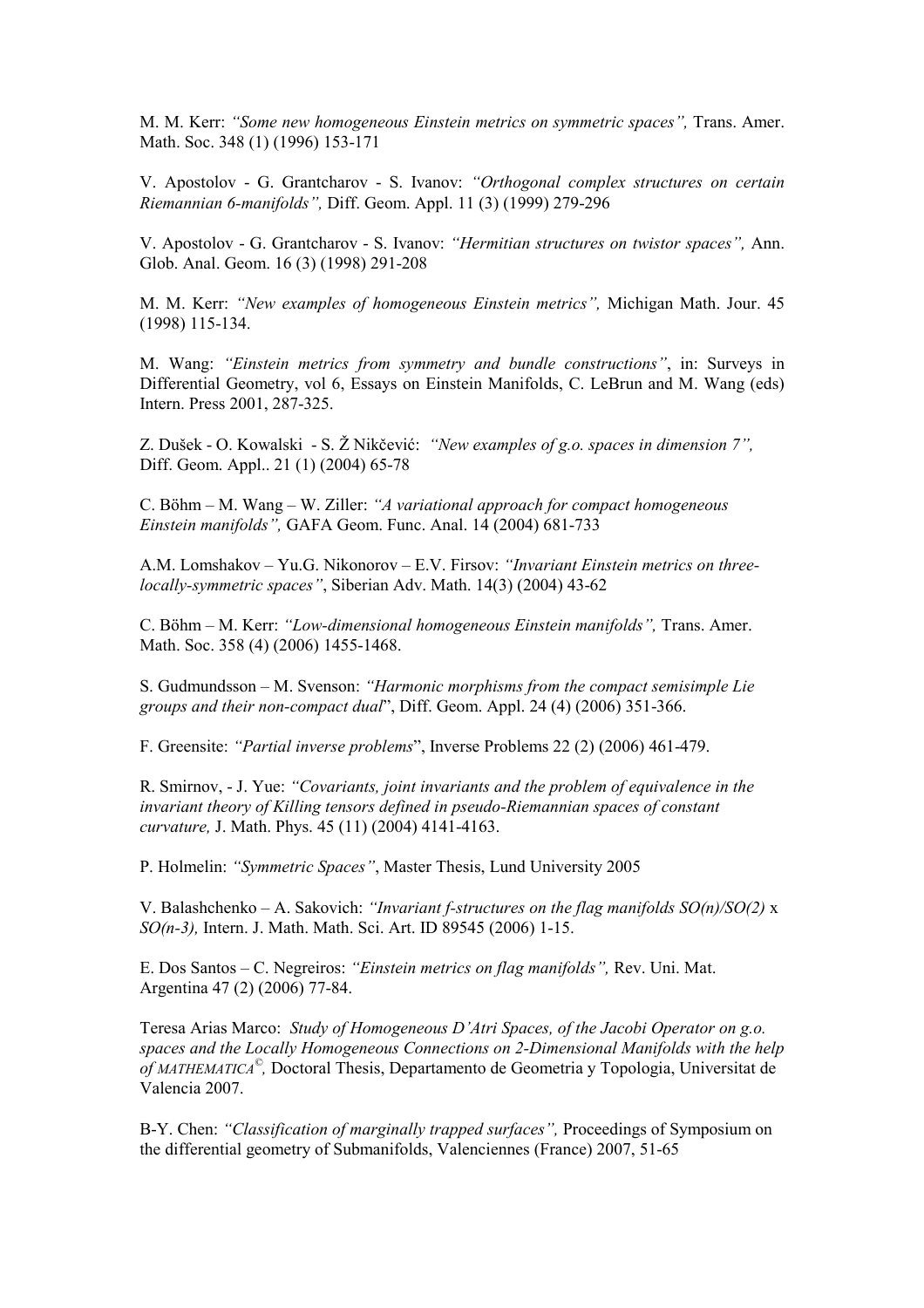B-Y. Chen: *Classification of marginally trapped Lorentzian flat surfaces in E<sup>4</sup> <sup>2</sup> and its application to biharmonic surfaces",* J. Math. Anal. Appl. 340 (2008) 861-875.

V.N. Berestovskii – Yu.G. Nikonorov: "*On δ-homogeneous Riemannian manifolds,* Doklady Math. 76 (1) (2007) 596-598.

C.J.C. Negreiros: *"Stability of holomorphic-horizontal maps and Einstein metrics on flag manifolds",* Rev. Un. Mat. Argentina 48 (2) (2006) 85-94.

Yu.G. Nikonorov – E.D. Rodionov – V.v. Slavskii: *"Geometry of Homogeneous Riemannian manifolds",* J. Math. Sci. (N.Y.) 146 (6) (2007) 6313-6390.

B. De Leo – R.A. Marinosci: *"Homogeneous geodesics of four-dimensional generalized symmetric pseudo-Riemannian spaces",* Publ. Math. Debrecen 73/3-4 (2008) 341-360.

V.N. Berestovskii – Yu.G. Nikonorov: "*The Chebyshev norm on the Lie algebra of the motion group of a compact homogeneous Finsler manifold",* 161(1) (2009) 97-121.

R. Ferreira – J. Xavier – J. Costeira – V. Barroso: *"Newton Algorithms for Riemannian Distance Related Problems on Connected Locally Symmetric Manifolds"*, Inst. System and Robotics, Technical Report, Instituto Superior Técnico, 2008.

D. Kotschick – S. Terzic: "*Chern numbers and the geometry of partial flag manifolds*", Comment. Math. Helv. 84 (2009) 587-616

D.V. Alekseevsky – Yu.G. Nikonorov: *"Compact Riemannian manifolds with homogeneous geodesics"*, Symmetry, Integrability and Geometry: Methods and Applications SIGMA 5 (2009) 1-16

V. Dragović – B. Gajić – B. Jovanović: *Singular Manakov flows and geodesic flows on homogeneous spaces of SO(N),* Transform. Groups 14 (3) (2009) 513-530.

Z. Dušek: "*Survey on homogeneous geodesics"*, Note Mat. 28 (2009) 147-168.

B-Y. Chen – J. Van Der Veken: *"Classification of marginally trapped surfaces with parallel mean curvature vector in Lorentzian space forms"*, Houston J. Math. 36 (2) (2010) 421-449.

G.Z. Tóth: *"On Lagrangian and Hamiltonian systems with homogeneous trajectories"*, J. Phys. A: Math. Theor. 43 (38) (2010).

Z. Jafari – A. Razavi: *"Ricci flow and irreducible symmetric spaces"*, Int. J. Geom. Methods Mod. Phys. 7 (6) (2010) 933-950.

 L. Grama – C.J.C. Negreiros: *"Equigeodesics on generalized flag manifolds with two isotropy summands"*, Results Math. 60 (2011) 405-421.

Η. Kadioglu – E. Esin – U. Yayli: *"Prolongations of Lie algebra representations"*, Adv. Appl. Math. Sci. 10 (5) (2011) 533-542.

Yu.G. Nikonorov: *"Riemannian manifolds with homogeneous geodesics"*, Mathematical Forum Vol. 5, Studies on Mathematical Analysis and Differential Equations, Vladikavkaz: SMI VSC RAN (2011) 99-107.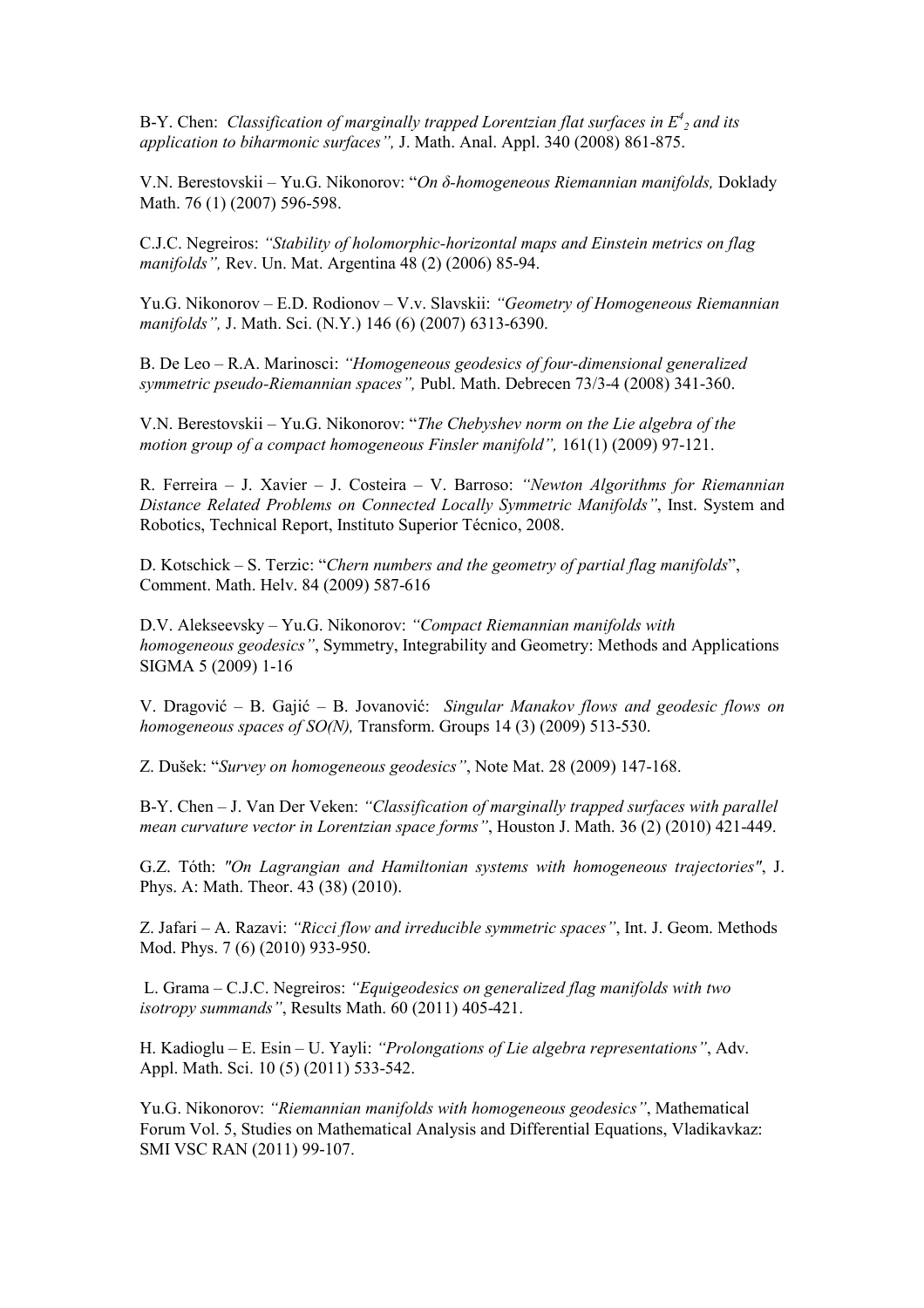B-Y. Chen: *"Pseudo-Riemannian Geometry, δ-Invariants and Applications"*, World Scientific 2011.

G.W. Gibbons – H. Lu – C.N. Pope: *"Einstein metrics on group manifolds and cosets"*, J. Geom. Phys. 51 (5) (2011) 947-960.

G. Grantcharov: *"Geometry of compact complex homogeneous spaces with vanishing first Chern class"*, Adv. Math. 226 (4) (2011) 3136-3159.

V. Papantoniou – K. Petoumenos: *"Biharmonic hypersurfaces ot type M<sup>3</sup> 2 in E<sup>4</sup> <sup>2</sup>",* Houston J. Math. 38(1) (2012) 93-114.

L. Grama – R.M. Martins: *"Global behavior of the Ricci flow on homogeneous manifolds with two isotropy summands"*, Indag. Math. 23 (2012) 95-104.

A.H. Mujtaba: *Homogeneous Einstein metrics on SU(n)*, J. Geom. Phys. 60 (2012) 976-980.

B. Jovanović: *Geodesic flows on Riemannin g.o. spaces*, Regul. Chaotic Dyn. 16 (5) (2011) 504-513.

Y. Fedorov - B. Jovanovic: *Geodesic Flows and Neumann Systems on Stiefel Varieties. Geometry and Integrability,* Math. Z. 270 (3-4) (2012) 659-698.

I. Chrysikos: *"Flag manifolds, symmetric t-triples and Einstein metrics"*, Diff. Geom. Appl. 30 (6) (2012) 642-659.

D. Fetcu and C. Oniciuc: "*Biharmonic Integral C- Parallel Submanifolds in 7-Dimensional Sasakian space form"*, Tohoku Math. J. 62 (2) (2012) 195-222.

 A.H. Mujtaba: *Homogeneous Einstein Metrics on SU(n) Manifolds, Hoop Conjecture for Black Rings and Ergoregions in Magnetised Black Hole Spacetimes*, Ph.D. Thesis, Texas A&M University, 2013.

H. Wang – S. Deng: *"Invariant Einstein-Randers metrics on Stiefel manifolds"*, Nonlinear Anal. Real World Appl. 14 (1) (2013) 594-600.

Y. Komori – Y. Umemoto: *"The Banach-Tarski paradox for flag manifolds",*  arXive:1106.0432 (2011).

C. Oniciuc: *"Biharmonic Submanifolds in Space Forms"*, Habilitation Thesis, Universitatea Alexandru Ioan Cuza din Iaşi, 2012.

M. Wang: "*Einstein metrics from symmetry and bundle constructions: A sequel"*, in: Differential Geometry-Under the Influence of S.-S. Chern, Y. Shen, Z. Shen, S.-T. Yau (eds), ALM 22, International Press (2012) 453-309.

M. Wang: "*Einstein metrics from symmetry and bundle constructions: A sequel"*, in: Differential Geometry-Under the Influence of S.-S. Chern, Y. Shen, Z. Shen, S.-T. Yau (eds), ALM 22, International Press (2012) 453-309.

Z. Chen-S. Deng-K. Liang: *Einstein-Randers metrics on some homogeneous manifolds*, Nonlinear Analysis 91 (2013) 114-120.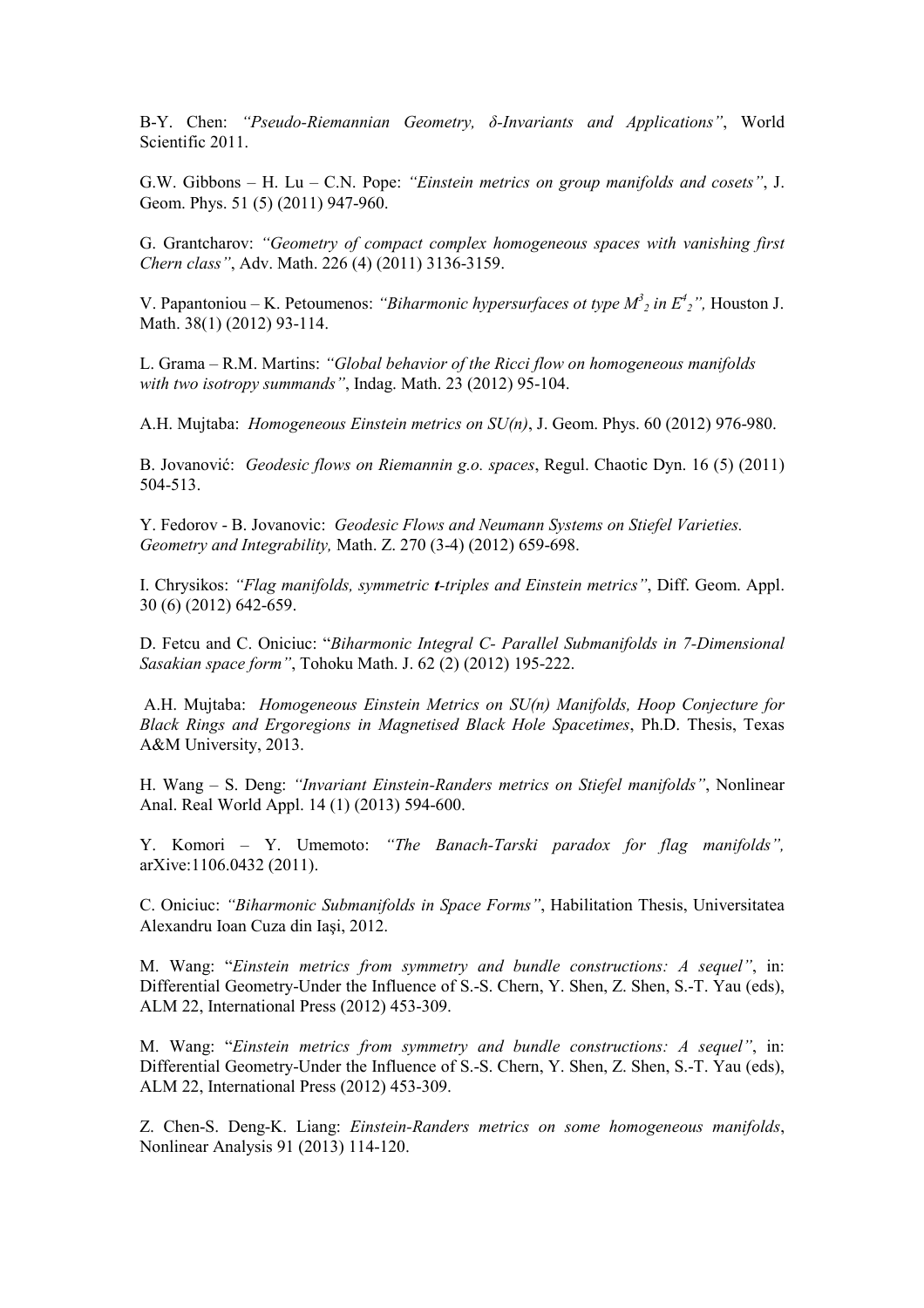H. Wang - S. Deng: *Invariant Einstein-Randers metrics on Stiefel manifolds*, Nonlinear Anal. real Word Appl. 14 (1) (2013) 594-600.

Yu.G. Nikonorov: *"Geodesic orbit manifolds and Killing fields of constant length"*, Hiroshima Math. J. 43 (1) (2013) 129-137.

Y. Wang – G. Zhao: *"Equigeodesics on generalized flag manifolds with b2(G/K)=1"*, Results Math. 64 (2013) 77-90.

Yu.G. Nikonorov: *"Geodesic orbit Riemannian metrics on spheres"*, Vladikavkaz. Mat. Zh. 15(3) (2013) 67-76.

M.M. Graev: *T-root systems of exceptional flag manifolds.* J. Geom. Phys. 76 (1) (2014) 217- 234.

Y. Fu: *Biharmonic hypersurfaces with three distinct principal curvatures in Euclidean 5 space,* J. Geom. Phys. 75 (1) (2014) 113-119

I. Chrysikos – Y. Sakane: *"The classifation of homogeneous Einstein metrics on generalized flag manifolds with*  $b_2(M)=1$ *"*, Bull. Sci. Math. 138 (6) (2014) 665-692.

Z. Chen – K. Liang: *"Non-naturally reductive Einstein metrics on the compact simple Lie group F*<sup>4</sup> , Ann. Glob. Anal. Geom. 46 (2014) 103-115.

B-Y. Chen: *"Some open problems and conjectures on submanifolds of finite type: recent development",* Tamkang J. Math. 45 (1) (2014) 87-108.

J. Liu – C. Yang: *Hypersurfaces in*  $E_s^{n+1}$  *satisfying*  $\Delta \vec{H} = \lambda \vec{H}$  $\Delta H = \lambda H$  with at most three distinct *principal curvatures,* J. Math. Anal. Appl. 419 (1) (2014) 562-573.

 $\rightarrow$ 

T. Yamada: *"Invariant pseudo-Kähler metrics on generalized flag manifolds"*, Differential Geom. Appl. 36 (2014) 44-55.

Y. Wang - T. Li: *"Invariant Einstein metrics on SU(4)/T"*, Adv. Math. (China) 43 (5) (2014) 781-788.

D.W. Yoon – D. Kim – Y.H. Kim – J.W. Lee: *"Helicoidal surfaces with prescribed curvatures in Nil3"*, Intern. J. Math. 24(14) (2013) 1350107 (11pages).

Y. Wang - G. Zhao: *"Einstein metrics on certain generalized flag manifolds with six isotropy summands"*, Results Math. 67 (1-2) (2015) 1-47.

A.B. Batkhin – A.D. Bruno: *"Inverstigation of a real algebraic surface"*, Program. Comput. Softw. 41 (2) (2015) 74-83.

Z. Chen – S. Deng – K. Liang: *Homogeneous manifolds admitting non-Riemannian Einstein-Randers metrics*, Sci. China Math. 58 (7) (2015) 1473-1482.

L.A. Alves – N.P. da Silva: *"Isotropy summands and Einstein equation of invariant metrics on classical flag manifolds"*, arXive: 1411.3170 (2014).

Ν.Α. Abiev: *"On topological structure of some sets related to the normalized Ricci flow on generalized Wallach spaces"*, Vladikavkaz Mat. Zh. 17(3) (2015) 5-13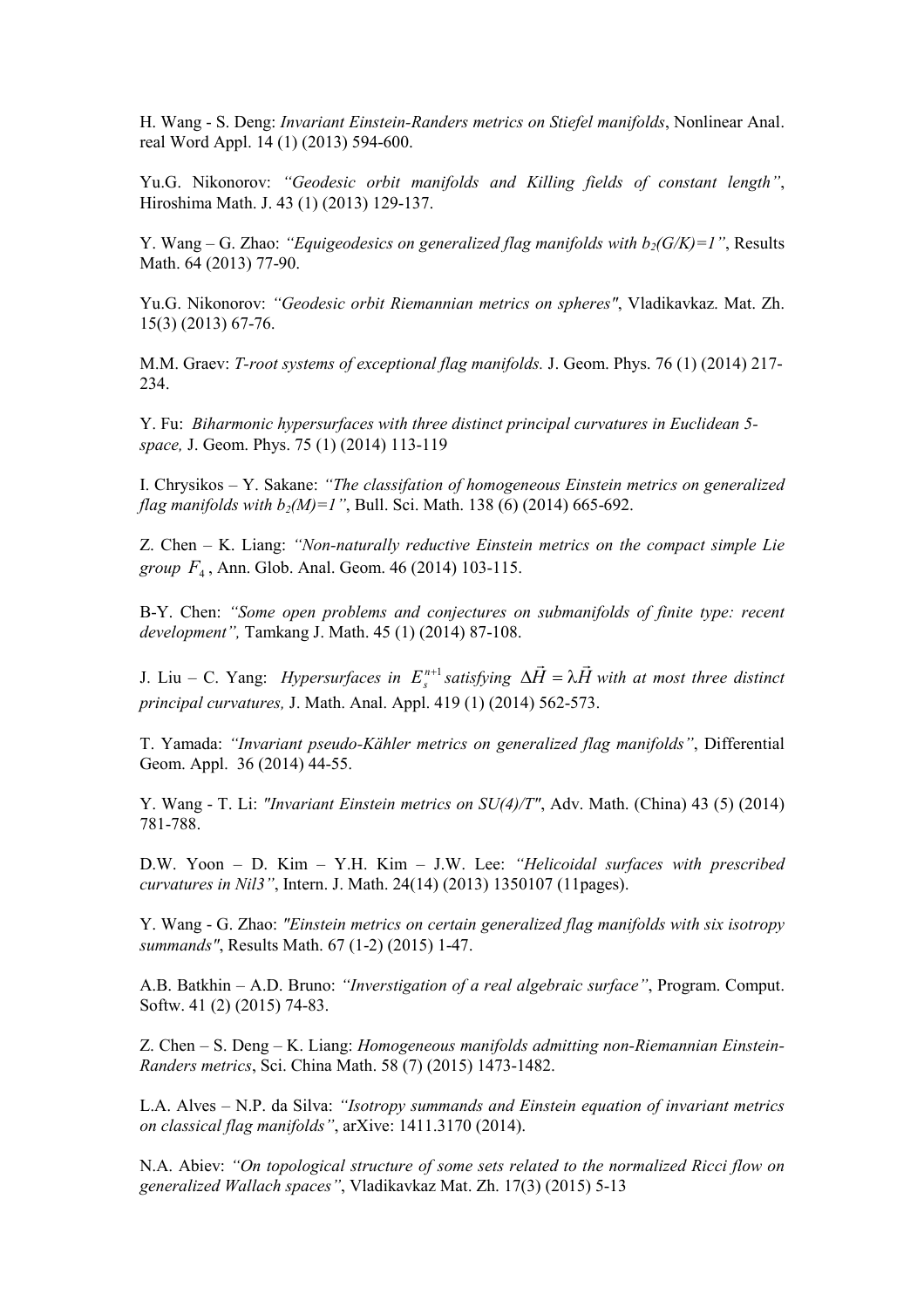Yu.G. Nikonorov: *"Killing vector fields of constant length on compact homogeneous Riemannian manifolds"*, Ann. Glob. Anal. Geom. 48(4) (2015) 305-330.

M.M. Alexandrino - R.G. Bettiol: *"Lie Groups and Geometric Aspects of Isometric Actions"*, Springer 2015.

L. Grama - R.M. Martins: *A brief survey on the Ricci flow in homogeneous manifolds*, São Paulo J. Math. Sci. 9 (1) (2015) 37-52.

Y. Fu: *Biharmonic hypersurfaces with three distinct principal curvatures in Euclidean space,* Tohoku Math. J. 67 (3) (2015) 465-479*.* 

G. Kaimakamis: *"Recent progress in Chen's conjecture"*, Theor. Math. Appl. 5 (2) (2015) 115-122.

W. Kühnel: *"Differential Geometry: Curves-Surfaces-Manifolds"*, 3rd edition, Amer. Math. Soc., STML 77, 2015.

N.C. Turgay: *"A classification of biharmonic hypersurfaces in the Minkowski space of arbitrary dimension"*, Hacettepe J. Math. Stat. 45 (4) (2016) 1125-1134.

N.C. Turgay: *"Some classifications of biharmonic Lorentzian hypersurfaces in Minkowski 5 space"*, Mediterr. J. Math. 13 (1) (2016) 401-412.

R. S. Gupta: *Biharmonic hypersurfaces in*  $E^5$ *<sub>s</sub>*, An. St. Univ. Al. I. Cuza 62 (2) (2016) 585-593.

R.S. Gupta - Deepika - A. Sharfuddin: *Biharmonic hypersurfaces with constant scalar curvature in*  $E_s^5$ , Kyungpook Math. J. 56 (2016) 273-293.  $\rightarrow$ 

R.S. Gupta - Deepika - A. Sharfuddin: *Lorentz hypersurfaces satisfying*  $\Delta H = \alpha H$  $\Delta H = \alpha H$  with *complex eigenvalues*, Novi Sad J. Math. 46 (1) (2016) 171-180.

R.S. Gupta - A. Sharfuddin: *Biharmonic hypersurfaces in Euclidean space*  $E^5$ , J. Geom. 107 (3) (2016) 685-705.

M. Statha: *Invariant metrics on homogeneous spaces with equivalent isotropy summands,*  Toyama Math. J. 38 (2016).

J. Liu – C. Yang: *Lorentz hypersurfaces in*  $E_1^{n+1}$  *satisfying*  $\Delta \vec{H} = \lambda \vec{H}$  $\Delta H = \lambda H$  with at most three *distinct principal curvatures,* J. Math. Anal. Appl. 434(1) (2016) 222-240.

 $\rightarrow$ 

Yu.G. Nikonorov: *Classification of generalized Wallach spaces*, Geom. Dedicata 181 (2016) 193-212.

Z. Chen – Y. Kang – K. Liang: *Invariant Einstein metrics on three-locally-symmetric spaces*, Commun. Anal. Geom. 24 (4) (2016) 769-792.

Ν.Α. Abiev - Yu.G. Nikonorov: *The evolution of positively curved invariant Riemannian metrics on the Wallach spaces under the Ricci flow*, Ann. Glob. Anal. Geom. 50(1) (2016) 65-84.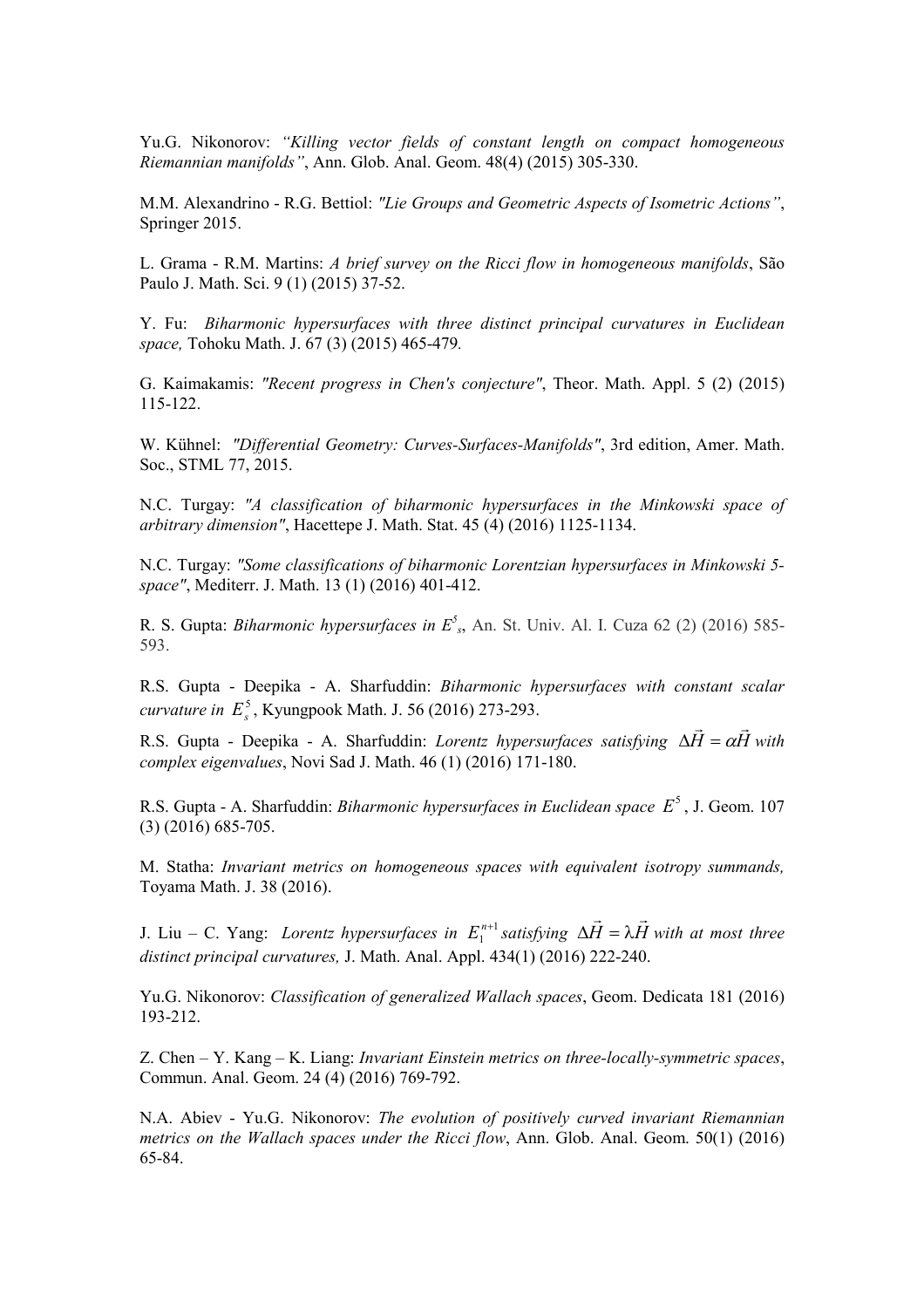I. Chrysikos: *Invariant connections with skew-torsion and* ∇ *-Einstein manifolds,* J. Lie Theory 26 (2016) 11-48.

Z. Chen – K. Liang - F. Zhu: *Non-trivial m-quasi-Einstein metrics on simple Lie groups,*  Annali di Matematica Pura ed Appl. 195(4) (2016) 1093-1109.

A. Loi – R. Mossa – F. Zuddas: *The log-term of the Bergman kernel of the disc bundle over a homogeneous Hodge manifold*, Ann. Global Anal. Geom. 51(1) (2017) 35-51.

Z. Yan - S. Deng: *"Einstein metrics on compact simple Lie groups attached to standard triples"*, Trans. Amer. Math. Society 369 (2) (2017) 8587-8605.

J. Liu – C. Yang: *Hypersurfaces in*  $E_s^{n+1}$  *satisfying*  $\Delta \vec{H} = \lambda \vec{H}$  $\Delta H = \lambda H$  with at most two distinct *principal curvatures,* J. Math. Anal. Appl. 451(1) (2017) 14-33.

 $\rightarrow$ 

H. Chen - Z. Chen: *"Notes on "Einstein metrics on compact Lie groups attached to standard triples"*, arXiv:1701.01713 (2017).

R. W. Storm: *"The Classification of Naturally Reductive Homogeneous Spaces in Dimension 7 and 8"*, Ph.D. Thesis, Philipps Universität, Marburg, 2017.

L. Zhang - Z. Chen - S. Deng: *"New Einstein metrics on E7"*, Differential Geom. Appl. 51 (2017) 189-202.

Z. Yan: *"Finsler spaces with homogeneous geodesics"*, Math. Nachr. 290 (2-3) (2017) 474- 481.

Yu.G. Nikonorov: *"On the structure of geodesic orbit Riemannian spaces"*, Ann. Global Anal. Geom. 52 (2) (2017) 289-311.

Y. Yao: *"Greatest lower bounds on Ricci curvature of homogeneous toric bundles"*, Intern. J. Math. 28 (4) (2017) 1750024 (16 pages).

A. Loi – R. Mossa – F. Zuddas: *The log-term of the Bergman kernel of the disc bundle over a homogeneous Hodge manifold*, Ann. Global Anal. Geom. 51(1) (2017) 35-51.

A.B. Batkhin: *"A real variety with boundary and its global parameterization"*, Program. Comput. Softw. 43 (2) (2017) 75-83.

N. Abiev: *"On evolution of invariant Riemannian metrics on generalized Wallach spaces under the normalized Ricci flow"*, in: "Functional Analysis in Interdisciplinary Applications", Springer Proceedings in Mathematics & Statistics, Vol. 216, (2017) 2-22.

Deepika – R.S. Gupta: *On biharmonic Lorentz hypersurfaces with non-diagonal shape operator*, Intern. Elect. J. Geom. 10 (1) (2017) 96-111.

L. Du – J. Zhang – X. Xie: *Hypersurfaces satisfying*  $\tau_2(\phi) = \eta \tau(\phi)$  in pseudo-Riemannian *space forms*, Math. Phys. Anal. Geom. 20 (2) (2017).

H. Chen - Z. Chen - S. Deng: *"New non-naturally reductive Einstein metrics on exceptional simple Lie groups"*, J. Geom. Phys. 124 (2018) 268-285.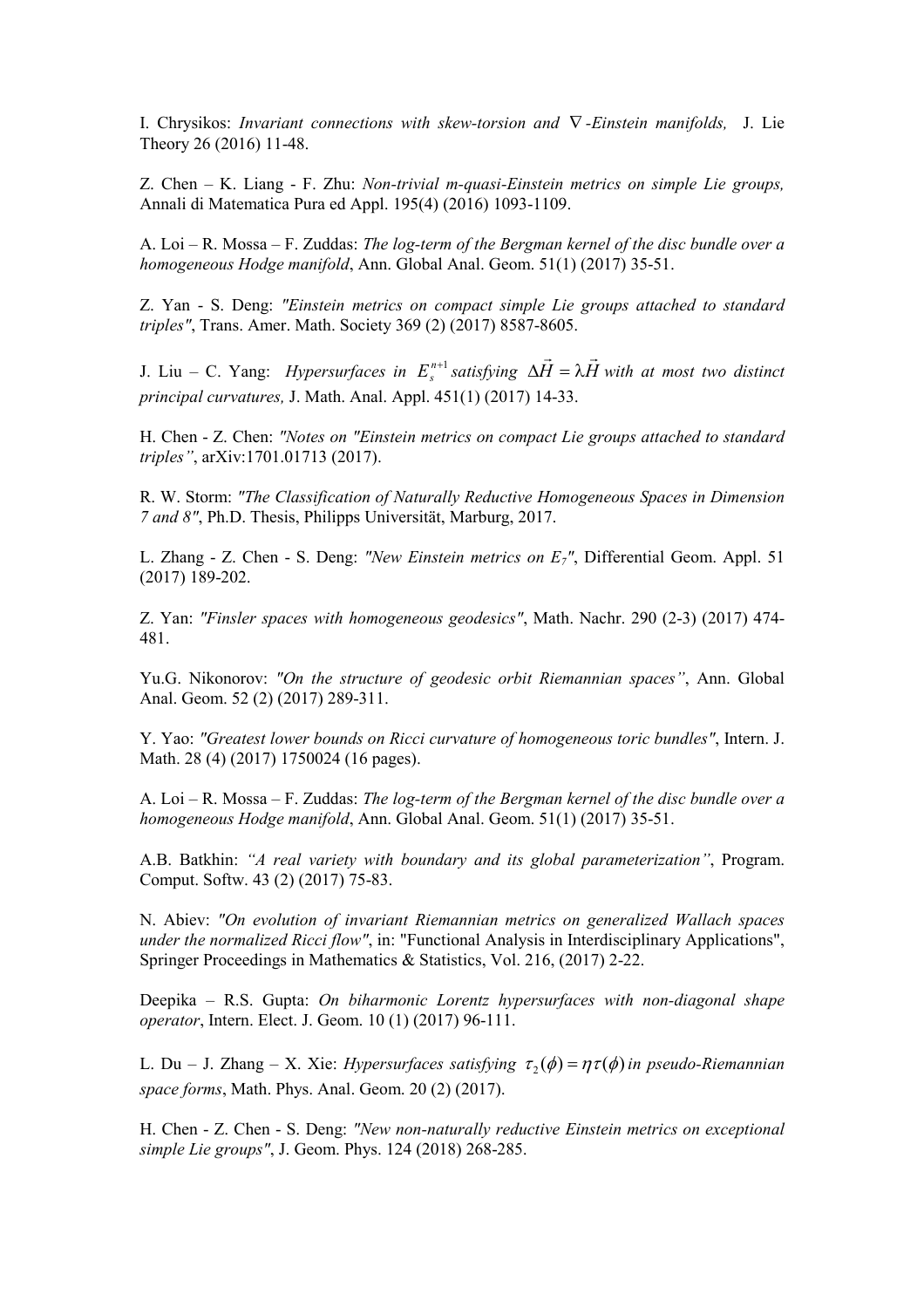Z. Yan - S. Deng: *"Non-naturally reductive Einstein metrics on normal homogeneous Einstein manifolds"*, arXiv:1703.09545 (2017).

Yu. G. Nikonorov: *"On left-invariant Einstein Riemannian metrics that are not geodesic orbit"*, Transform. Groups.

N.P. Souris: *"Geodesic orbit metrics in compact homogeneous manifolds with equivalent isotropy summands"*, Transform. Groups

D. Alekseevski - F. Zuddas: *Cohomogeneity one Kähler and Kähler-Einstein manifolds with one singular orbit I*, Ann. Global Anal. Geom. 52 (1) (2018) 99-128.

H. Chen – Z. Chen – S. Deng: *"Compact simple Lie groups admitting left-invariant Einstein metrics that are not geodesic orbit"*, C. R. Acad. Sci. Paris, Ser. I 356(1) (2018) 81-84.

C. Chen - Z. Chen - Y. Yu: *"Einstein metrics and Einstein-Randers metrics on a class of homogeneous manifolds"*, Int. J. Geom. Methods Mod. Phys. 15 (4) (2018) 1850052 [21 pages].

Z. Yan - S. Deng: *"Invariant Einstein metrics on certain compact semisimple Lie groups"*, Differential Geom. Appl. 59 (2018) 138-153.

T. Buttsworth: *"The Dirichlet problem for Einstein metrics on cohomogeneity one manifolds"*, Ann. Global Anal. Geom. 54 (1) (2018) 155-171.

H. Chen - Z. Chen - S. Deng: *"Non-naturally reductive Einstein metrics on SO(n)"*, Manuscripta Math. 156 (1-2) (2018) 127-136.

R.S. Gupta - Deepika - A. Sharfuddin: *Biharmonic hypersurfaces in 5-dimensional non-flat space forms*, Adv. Geom. (2018).

I. Rizos: *Introducing High-School Students into Two-Dimensional Minkowski Geometry using teaching senarios and mental experiments*, Ph.D. Thesis, University of Patras 2018.

G. Calvaruso – A. Zaeim: *"Four-dimensional pseudo-Riemannian g.o. spaces and manifolds"*, J. Geom. Phys. 130 (2018) 63-80.

J. Tan - N. Xu: *"Homogeneous Einstein-Randers metrics on some Stiefel manifolds"*, J. Geom. Phys. 31 (2018) 182-188.

N.C. Turgay: *On biconservative hypersurfaces in pseudo-Riemannian space forms and their Gauss map*, Publ. Inst. Math. (Beograd) (N.S.) 103 (117) (2018) 223-236.

M. Xu: *"Geodesic orbit spheres and constant curvature in Finsler geometry"*, Differential Geom. Appl. 61 (2018) 197-206.

C. S. Gordon - Yu.G. Nikonorov: *"Geodesic orbit Riemannian structures on R n "*, J. Geom. Phys. 134 (2018) 235-243.

Z. Dušek: *"Homogeneous geodesics and g.o. manifolds"*, Note Mat. 38(1) (2018) 1-15.

Deepika: *"Null-2 tupe δ(r)-ideal hypersurafces in Euclidean space*, J. Geom. (2018).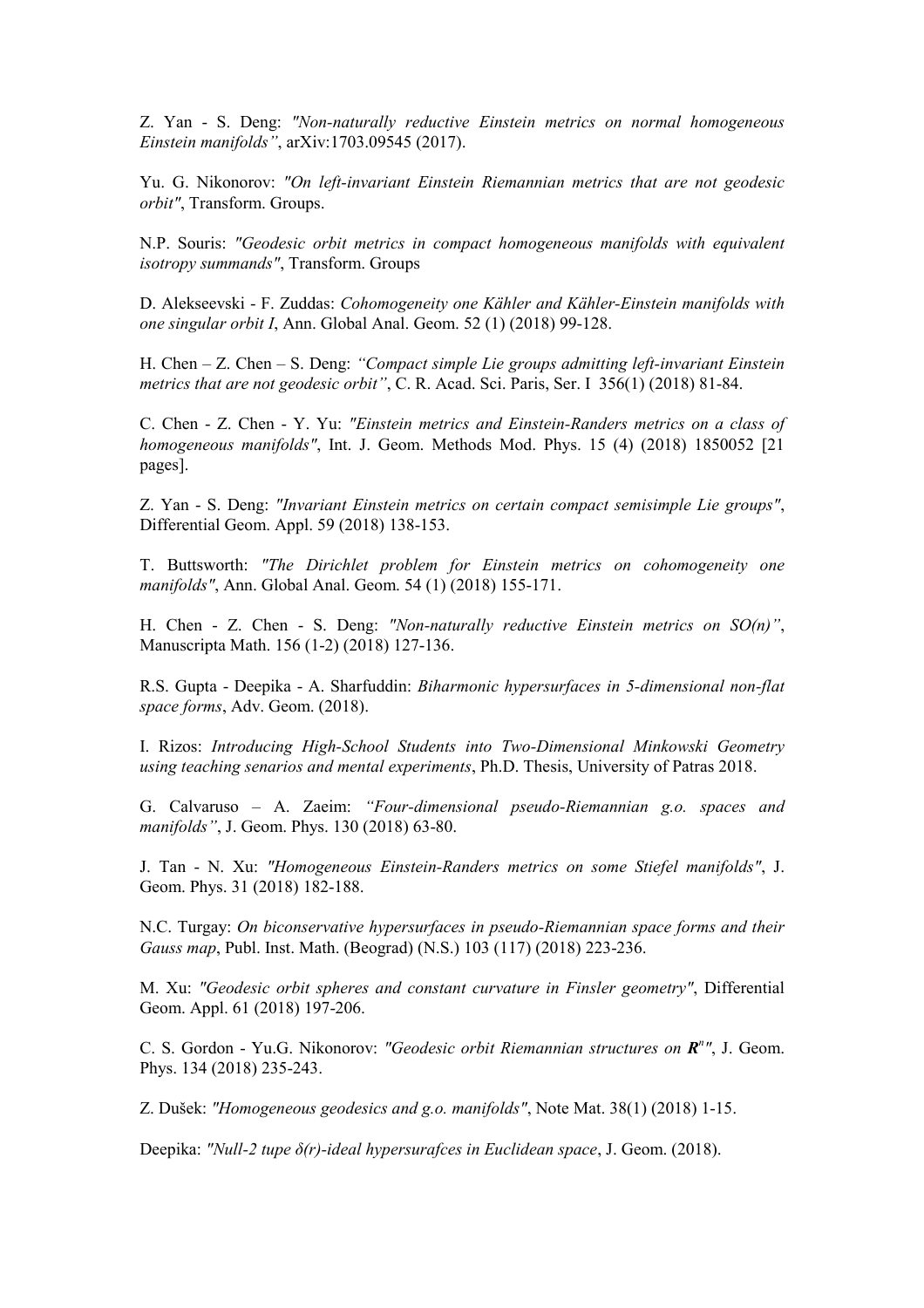N.P. Souris: *"Geodesic orbit metrics in compact homogeneous manifolds with equivalent isotropu summands"*, Transform. Groups 23(4) (2018) 1149-1165.

A.P.C. Freitas – V. del Barco – L.A.B. San martin: *Invariant almost complex structures on real flag manifolds*, Ann. Mat. Pura Appl. 197 (6) (2018) 1821-1844.

J. Tan - N. Xu: *"New Einstein-Randers metrics on some homogeneous manifolds"*, Math. Nachr. (2018).

Y. Nikolayevsky - Yu. Nikonorov: *"On invariant Riemannian metrics on Ledger-Obata spaces"*, Manuscripta Math. 158 (2018) 353-370.

V.N. Berestovskiĭ - Yu. Nikonorov: *"On homogeneous geodesics and weakly symmetric spaces"*, Ann. Global Anal. Geom. (2018).

X. Li - C. Chen - Z. Chen - Y. Hu: *"Non-Riemannian Einstein-Randers metrics on E6/A4 and*   $E_6/A_1$ , Czechoslovak Math. J. (2018).

D.V. Alekseevsky - I. Chrysikos: *"Spin structures on compact homogeneous pseudo-Riemannian manifolds"*, Transform. Groups

Z. Yan - H. Chen - S. Deng: *"Classification of invariant Einstein metrics on certain compact homogeneous spaces"*, Sci. China Math. (2019).

A. Pulemotov – Y.A. Rubinstein: *"Ricci iteration on homogeneous spaces"*, Trans. Amer. Math. Soc.

Z. Chen - Y. Nikonorov: *Invariant Einstein metrics on generalized Wallach spaces*, Sci. China Math. 62 (3) (2019) 569-584.

L.A. Alves – N.P. da Silva: *Invariant Einstein metrics on generalized flag manifolds Sp(n) and SO(2n)*, Bol. Soc. Paran. Mat. 38(1) (2020) 227-242.

R.F.D. Prado - L. Grama: *"Variational aspects of homogeneous geodesics on generalized flag manifolds and applications"*, Ann. Global Anal. Geom.

R.S. Gupta - A. Sharfuddin: *"Hypersurfaces satisfying*  $\Delta H = \lambda H$  $\overrightarrow{r}$  $\Delta \vec{H} = \lambda \vec{H}$  *in*  $E_s^{n+1}$ ", Sarajevo J. Math.

A. Pulemotov: *"Maxima of curvature functionals and the prescribed Ricci curvature problem on homogeneous spaces"*, arXiv:1808.10798 (2018).

T. Buttsworth: *"Cohomogeneity-one quasi-Einstein metrics"*, J. Math. Anal. Appl. 470 (1) (2019) 201-217.

N.P. Souris: *"Geodesics as deformations of one-parameter subgroups in homogeneous spaces"*, arXiv:1811.07876 (2018).

J. Tan - N. Xu: *"Homogeneous Einstein-Randers metrics on symplectic groups*, J. Math. Anal. Appl. 472 (2019) 1902-1913.

I. Chrysikos - C. Gustad - H. Winther: *Invariant connections and* ∇ *-Einstein structures on isotropy irreducible spaces,* J. Geom. Phys. 139 (2019) 257-284.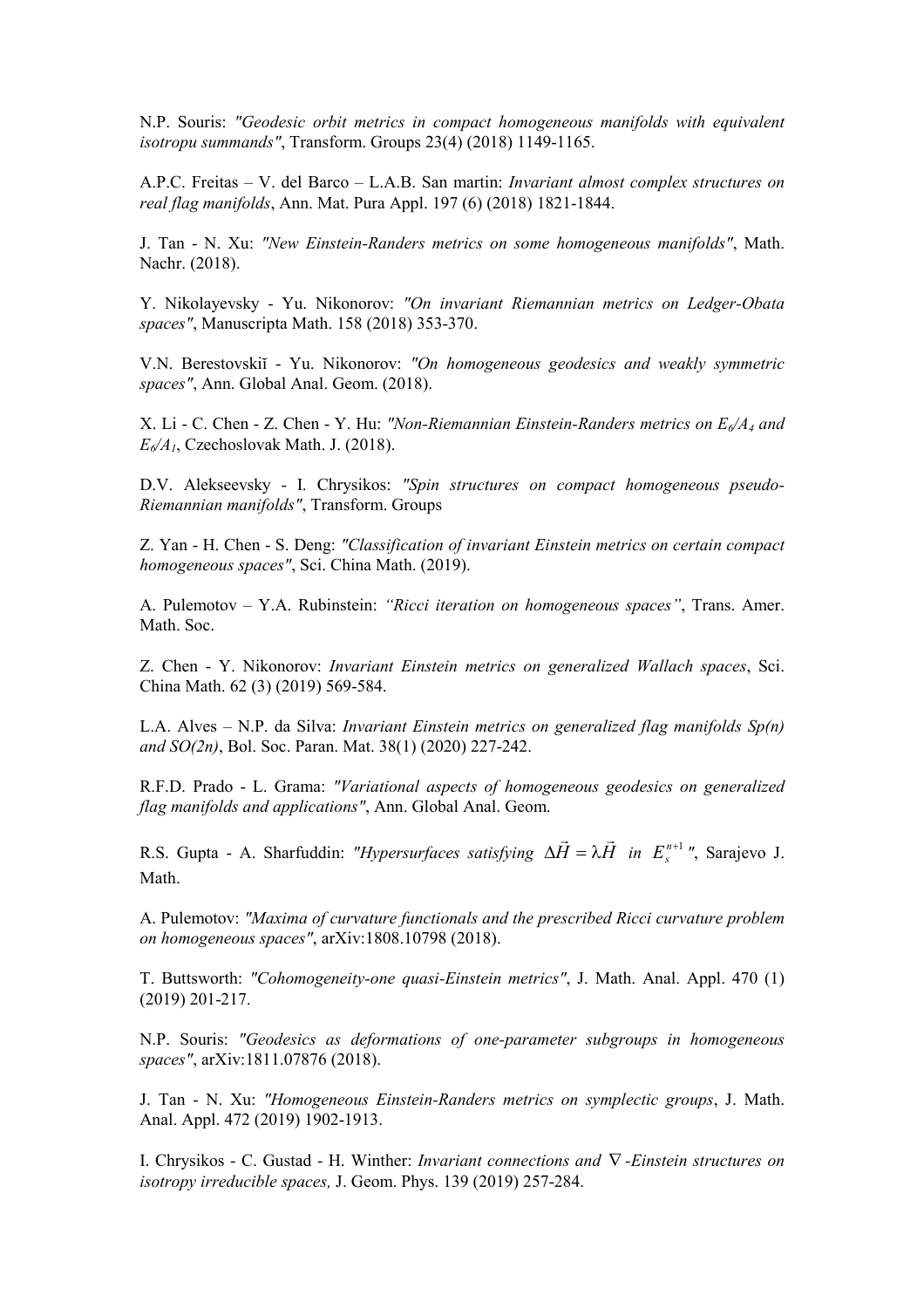E. Güler - Ȫ. Kiși: *Dini type helicoidal hypersurfaces with timelike axis in Minkowski 4 space*  $E_1^4$ , Mathematics (2019).

Y. Nikonorov: *"Spectral properties of Killing vector fields of constant length"*, arXiv:1902.02500 (2019).

Z. Chen - Y. Nikonorov: *"Geodesic orbit Riemannian spaces with two isotropy summands. I"*, Geom. Dedicata.

R.S. Gupta: *Biconservative hypersurfaces in Eyclidean 5-space*, Bull. Iranian Math. Soc. (2019)

L. Huang - Z. Shen: *"Homogeneous Einstein manifolds with vanishing S curvature"*, Canad. Math. Bull. (2019).

## **Seminars given**

"Lie groups, Homogeneous spaces and Geometry", Two weeks seminar in the University of Ioannina supported by a grant from the Greek Ministry of Research and Technology, July 1996 and 1997.

"Symmetric Spaces and Geometry", A series of talks at the University of Patras during June 1998.

## **Books written**

*"Lie groups, Homogeneous Spaces and Differential Geometry"* (in Greek), Trochalia Publications, Athens (1999)

*"An Introduction to Lie Groups and the Geometry of Homogeneous Spaces",* American Mathematical Society, Student Mathematical Library 22, 2003 [MR 2004i: 53059] [Bull. London Math. Soc. 38 (4) (2006), A. Fordy (Reviewer)].

*"Elementary Differential Geometry"* (in Greek), e-book, Ellinika Akadimaika Siggrammata-Kallipos, Athens 2015.

*"Geometry of Manifolds. Riemannian Manifolds and Lie Groups"* (in Greek), e-book, Ellinika Akadimaika Siggrammata-Kallipos, Athens 2015.

#### **Electronic Lecture Notes – "***Open Courses***" (http://opencourses.gr/)**

| "Linear Algebra I"         | "Linear Algebra II"            | "Differential Geometry" |               |
|----------------------------|--------------------------------|-------------------------|---------------|
| "Differential Geometry II" | "Tensor Analysis and Geometry" |                         | (Patras 2014) |

## **Conference Organization**

- 10<sup>th</sup> Panhellenic Geometry Conference, Patras May 2011 (coorganizer)
- Geometry Day, Patras November 2012.
- Geometry Day, Patras October 2015.
- Geometry Day, Patras June 2017.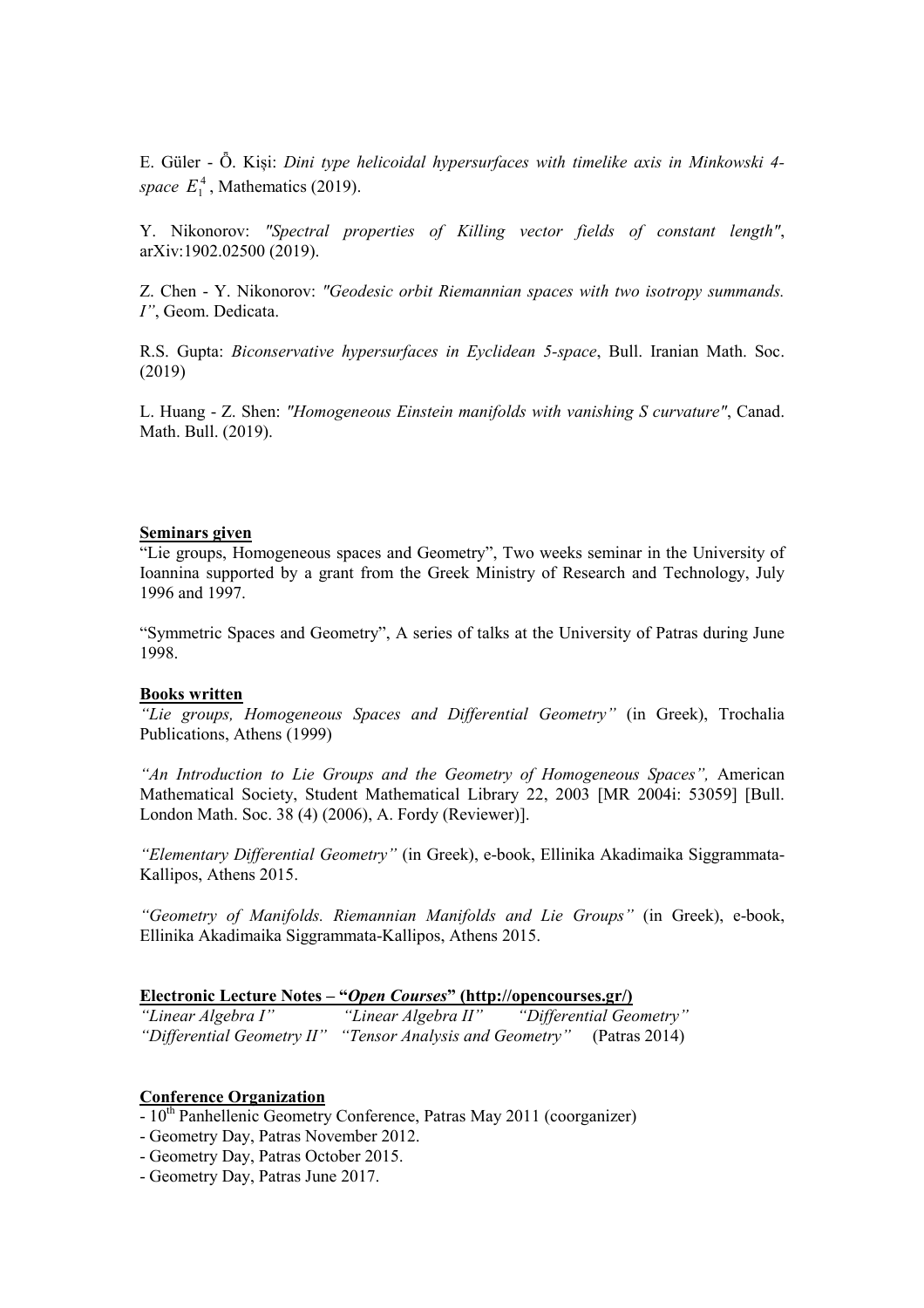- Geometry Day, Patras October 2018.

## **Invitation as main speaker in conferences**

*-The Ninth International Conference on Geometry, Integrability and Quantization, Varna,* Bulgaria 2007, Gave a series of 5 talks titled: *"Geometrical Aspects of Lie Groups and Homogeneous Spaces".* 

*-*International Scientific Conference titled *"Operator Theory, Complex Analysis and Mathematical Modeling – Section 1: Real Analysis and Analysis on Manifolds,* South-Russian State University of Economics and Service, Volgodonsk Institute of Service, Volgodonsk, Russia, July 2011, Gave a talk titled: "*Recent Progress on Homogeneous Einstein Metrics on Generalized Flag Manifolds".* 

- *The 11th Differential Geometry Day at Lund,* May 2015, Lund University, Sweden.

- *Seminars on Teaching 2016 - Union of Teachers in Private High-Schools of Greece*, Patras, November 2016. Title of talk: *Common Characterizations of Some Theorems in Geometry.* 

*- The 13th OCAMI-RIRCM Joint Differential Geometry Workshop on Submanifold Geometry and Lie Theory*, March 27-30 2017, Osaka City University, Osaka, Japan.

### **Special Invitation**

Invitation to participate and delive a talk at the *Mini-Workshop: Einstein Metrics, Ricci Solitons and Ricci Flow under Symmetry Assumptions*, Mathematisches Forschungsinstitut Oberwolfach, Germany, September 2014.

### **Talks given**

-International Conference on Differential Geometry, University of California, Los Angeles, July 1990,

-International Congress of Mathematicians, Kyoto, Japan, August 1990

-Geometry Seminar, Tokyo Metropolitan University, August 1990

-Geometry and Topology Conference, Lehigh University, May 1991

-University of Crere, September 1992

-University of Ioannina, March 1993

-University of Patras, Patras, May, October 1993

-Aristotel University of Thessaloniki, December 1993

-Hellenic Mathematical Society, March 1994

-University of the Aegean, April 1994

-1<sup>st</sup> Panhellenic Conference on Geometry, University of Ioannina, May 1994

-Internanional Conference on Differential Geometry and Applications, Brno, Czech Republic, August-September 1995

-University of Patras, Patras, December 1995

-Agricultural University of Athens, April 1996

-5<sup>th</sup> Colloquium on Quantum Groups and Integrable systems, Czech Technical University, Prague, June 1996

-2nd European Congress of Mathematics, Budapest, July 1996

-International Conference on Differential Geometry, Eotvos University, Budapest, July 1996 -Seminar on Differential Geometry and Mathematical Physics, University of Rochester, Rochester, NY, April 1997

-3<sup>rd</sup> Panhellenic Conference of Geometry, University of Athens, May 1997

-International Conference on Differential Geometry and its Applications, Masaryk University, Brno, Czech Republic, August 1998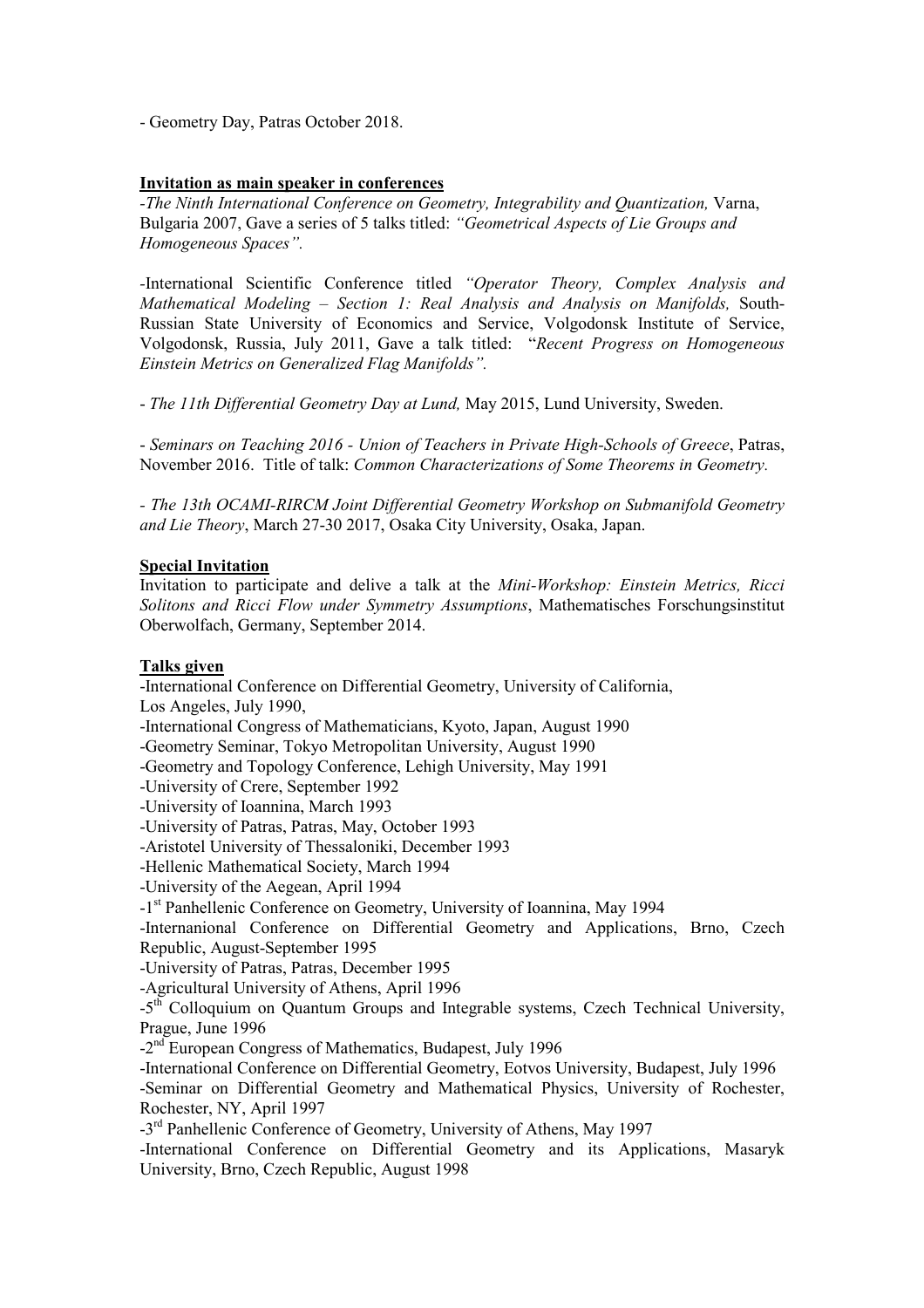-4th Panhellenic Conference of Geometry, University of Patras, May 1999

-American Mathematical Society, Mathematical Challenges for the 21<sup>st</sup> Century, University of California, Los Angeles, August 2000.

-International Conference on Differential Geometry in memory of Alfred Gray, Bilbao, Spain, September 2000.

-5th Panhellenic Conference of Geometry, Aristotel University of Thessaloniki, May 2001.

-International Conference on Differential Geometry and its Applications, Silesian University, Opava, Czech Republic, August 2001.

-Yorkshire Differential Geometry Day, University of Hull (UK), November 2001.

- Faculty seminar series, The American College of Greece (Deree), October 2002.

- Greek Mathematical Society – Patras branch, January 2003.

-6<sup>th</sup> Panhellenic Conference of Geometry, University of Cyprus, May 2003

- Tokyo Metropolitan University, Department of Mathematics Seminar, June 2004.

- Osaka University, Department of Mathematics Seminar, June 2004.

- Toyama University, Department of Mathematics Seminar, June 2004.

- International Conference on Differential Geometry and its Applications, Charles University, Prague, Czech Republic, August 2004.

-7th Panhellenic Conference of Geometry, University of the Aegean, Samos, May 2005

- International Conference in Differential Geometry and Physics, Εötvös University, Budapest, August 2005.

- Symmetry in Geometry and Physics, in honor of D.V. Alekseevsky, Università LaSapienza, Rome, September 2005.

- Geometry Seminar, University of Durham, UK, November 2005

- Mathematics Colloquium, University of Leeds, UK, November 2005

- Geometry Seminar, University of Warwick, UK, November 2005

- Mathematics Colloqium, University of Patras, March 2006

- International Congress of Mathematicians, Madrid, Spain, August 2006.

-8<sup>th</sup> Panhellenic Conference of Geometry, University of Ioannina, May 2007

- International Conference on Differential Geometry and its Applications, Olomouc, Czech Republic, August 2007.

- Conference on Differential Geometry and Dynamical Systems, Buchurest, October 2007

-9<sup>th</sup> Panhellenic Conference of Geometry, University of Crete, May 2009

- Euroscience Mediterranean Event (ESME 2009), "Technopolis", Athens, October 2009.

- 1<sup>st</sup> Conference on submanifold geometry, Shimane University, Matsue, Japan, December 2009

- 10<sup>th</sup> Intrernational Conference on Differential Geometry and Applications, Masaryk University, Czech Republic, August 2010

- Geometry Seminar, Palacky University, Olomouc Czech Republic, November 2010

- 10<sup>th</sup> Meeting of Seminar "Sophus Lie", Marburg (Castle Rauischholzhausen) Germany, January 2011

- Geometry Seminar, Masaryk University, Brno Czech Republic, December 2011

- International Conference on Complex Analysis, Operator Theory and Mathematical Modeling, Volgodonsk, Russia, June 2011.

- Geometry Seminar, University of Maryland College Park, April 2012.

- Geometry and Topology Seminar, University of Rochester, NY, April 2012.

- Algebraic Geometry Seminar, Tufts University, April 2012.

- Workshop "Geometric structures on manifolds and their applications", Marburg (Castle Rauischholzhausen) Germany, July 2012.

- The 4<sup>th</sup> Geometry Meeting (dedicated to the centenary of A.D. Alexandrov), Euler Institute of Mathematics, St. Petersburg, Russia, Αugust 2012.

- Geometry Seminar, Masaryk University, Brno Czech Republic, March 2013.

-11<sup>th</sup> Panhellenic Conference of Geometry, University of Athens, May 2013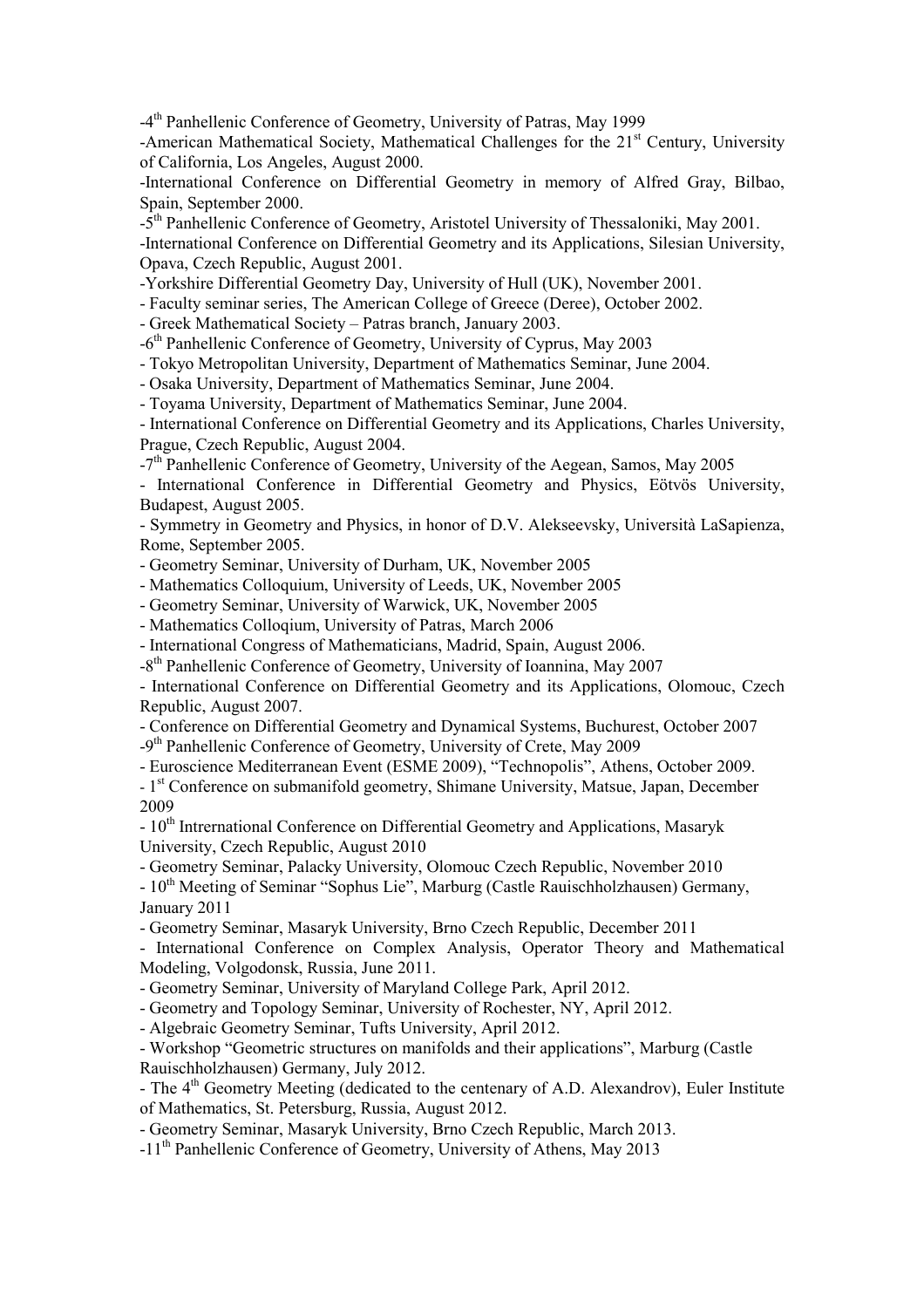- 11<sup>th</sup> Intrernational Conference on Differential Geometry and Applications, Masaryk University, Czech Republic, August 2013

- Mathematics Colloquium, University of Cyprus, November 2013.

- Mathematics Colloquium, University of Thessaloniki, January 2014.

 -Workshop on Neurogeometry and other (related) problems, Humpolec, Czech Republic, April 2014.

- Panhellenic Algebra Conference, University of Thessaloniki, May 2014.

- Geometry Seminar, Faculty of Mathematics and Computer Science, Phillipps-Universität Marburg, Μay 2014.

- 47<sup>th</sup> Meeting of Seminar "Sophus Lie", Marburg (Castle Rauischholzhausen) Germany, May 2014.

- Algebra and Geometry Seminar, Tufts University, September 2014.

- "Every topic seminar", Brandeis University, October 2014.

- PDE, Complex Analysis and Differential Geometry Seminar, University of Notre Dame, October 2014.

- Geometry and Topology Seminar, Georgia Inst. of Technology (Georgia Tech), School of Mathematics, October 2014.

- Lie Groups Seminar, Massachusetts Inst. of Technology (MIT), Department of Mathematics, October 2014.

- Mathematics Colloquium, Tufts University, Department of Mathematics, November 2014.

- Geometry Seminar, University of Rochester, Rochester NY, November 2014.

- Geometry and Topology Seminar, McMaster University, Hamilton ON, December 2014.

- Geometry Seminar, Hiroshima University, April 2015.

- Geometry Seminar, Waseda University, April 2015.

- 12<sup>th</sup> Panhellenic Conference of Geometry, University of Thessaloniki, May 2015

- 12<sup>th</sup> Intrernational Conference on Differential Geometry and Applications, Masaryk

University, Czech Republic, July 2016.

- Geometry Seminar, Waseda University, March 2017.

- The Mathematical Society of Japan, ΑnnualMeeting 2017 at Tokyo Metropolitan University, March 2017.

-13<sup>th</sup> Panhellenic Conference of Geometry, University of Cyprus, May 2017.

- Geometry and Topology Seminar, McMaster University, Hamilton ON, March 2018.

- XX Geometrical Seminar, Vrnjačka Banja, Servia, May 2018.

### **Publications on Mathematics Education or of General Interest (in Greek)**

*"The Taniyama-Shimura conjecture and Fermat's last theorem"*, Euclid B' 20 (1995) Greek Math. Society.

*"Algebra and secret codes"*, Euclid B' 21 (1996) Greek Math. Society.

*"How long does it take for a snow-ball to melt? (An application of the chain rule), Euclid B'* 22 (1996) Greek Math. Society.

*"Would it be possible to teach the notion of curvature in the secondary education level?"*, Euclid Γ' 46 (13) (1996) Greek Math. Society, 37-46.

"Mathematical modeling problems", Proccedings of the 14<sup>th</sup> Conference in Mathematics Education, Greek Math. Soc. Mitilini 1997, 136-143.

*"The Mathematica symbolic computation system: from the reseach experience to the classroom"*, Proccedings of the  $15<sup>th</sup>$  Conference in Mathematics Education, Greek Math. Soc. Chios 1998, 313-318.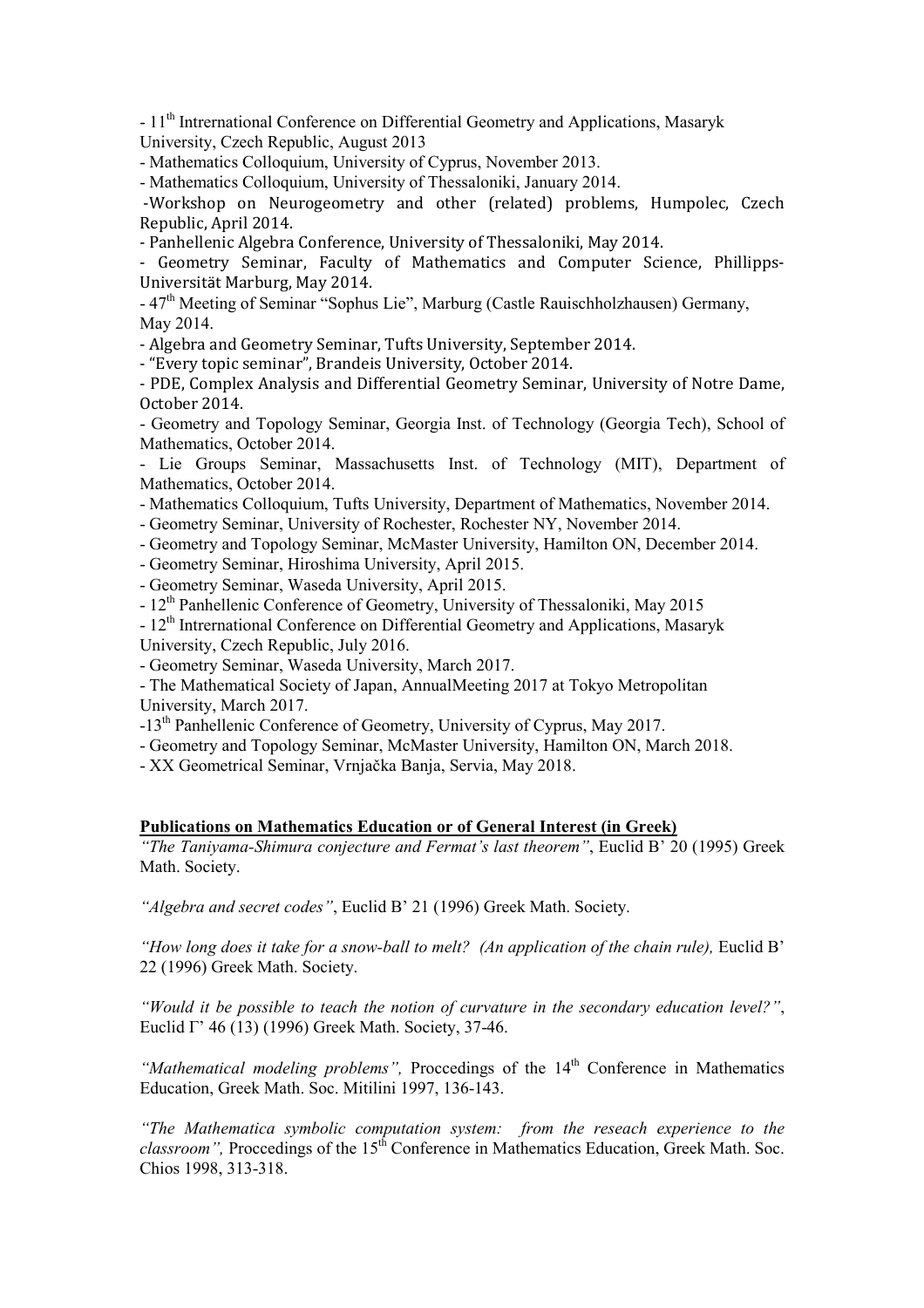*"Understanding and evaluating mathematical concepts in the lyceum",* (joint with F. Paraskeva) Proccedings of the  $16<sup>th</sup>$  Conference in Mathematics Education, Greek Math. Soc. Larissa 1999, 81-87.

*"Recent developments in mathematics and open problems for the twenty first century",* Euclid B' 34 (1999) Greek Math. Soc.

*"Various forms of the infinity",* Euclid B' 35 (2000) Greek Math. Soc.

*"Small secrets of the large numbers",* Euclid B' 37 (2000) Greek Math. Soc.

*"Interaction of ideas between geometry and physics"*, Proccedings of the 17<sup>th</sup> Conference in Mathematics Education, Greek Math. Soc. Athens 2000.

*"Mathematics and Radio Frequences",* Euclid B' 39 (2001) Greek Math. Soc.

*"Security in data transfer and the mathematics of cryptography"*, Proccedings of the 19<sup>th</sup> Conference in Mathematics Education, Greek Math. Soc. Komotini 2002.

*"Mathematical thinking under the prisma of cognitive learning theories: demands of modern classrooms"*, (joint with F. Paraskeva) Euclid Γ' 59 (13) (2003) Greek Math. Society, 107- 119.

"Isomorphisms of mathematical problems", Proccedings of the 21<sup>st</sup> Conference in Mathematics Education, Greek Math. Soc. Trikala 2004.

*"The Poincaré conjecture: a problem that mathematicians still work on, and after its solution"*, Proccedings of the 23<sup>rd</sup> Conference in Mathematics Education, Greek Math. Soc. Patras 2006.

*"Some questions and answers about mathematics",* in: «Honorary», Special volume for Professor Th. Exarchakos, Dept. of Education, Univ. of Athens, 2006 771-778.

*"The Poincaré conjecture...was answered positivily", Euclid B'63 (2007) Greek Math. Soc.* 

"*Exponebtial matematical models in social sciences*", Procceding of 8<sup>th</sup> Panhellenic Conf. on "*Mathematics in Social Sciences",* Univ. of Athens, Dept. of Education, Athens 2009, 185 - 193.

"Information retreaval by using methods of linear algebra", Proccedings of the  $25<sup>th</sup>$ Conference in Mathematics Education, Greek Math. Soc., Volos 2008, 173-184.

"An application of the theory of curves and surfaces in a costruction probrem", Proccedings of the 29<sup>th</sup> Conference in Mathematics Education, Greek Math. Soc., Kalamata 2012, 76-85.

*"Internet search using methods of linear algebra"*, Open Education – The Journal for Open and Dist. Educ. and Educ. Technology, 8 (1) (2012) 119-127.

*"Finding geodesics on surfaces by using Clairaut's theorem"*, Proccedings of the  $30<sup>th</sup>$ Conference in Mathematics Education, Greek Math. Soc., Karditsa 2013, 135-145.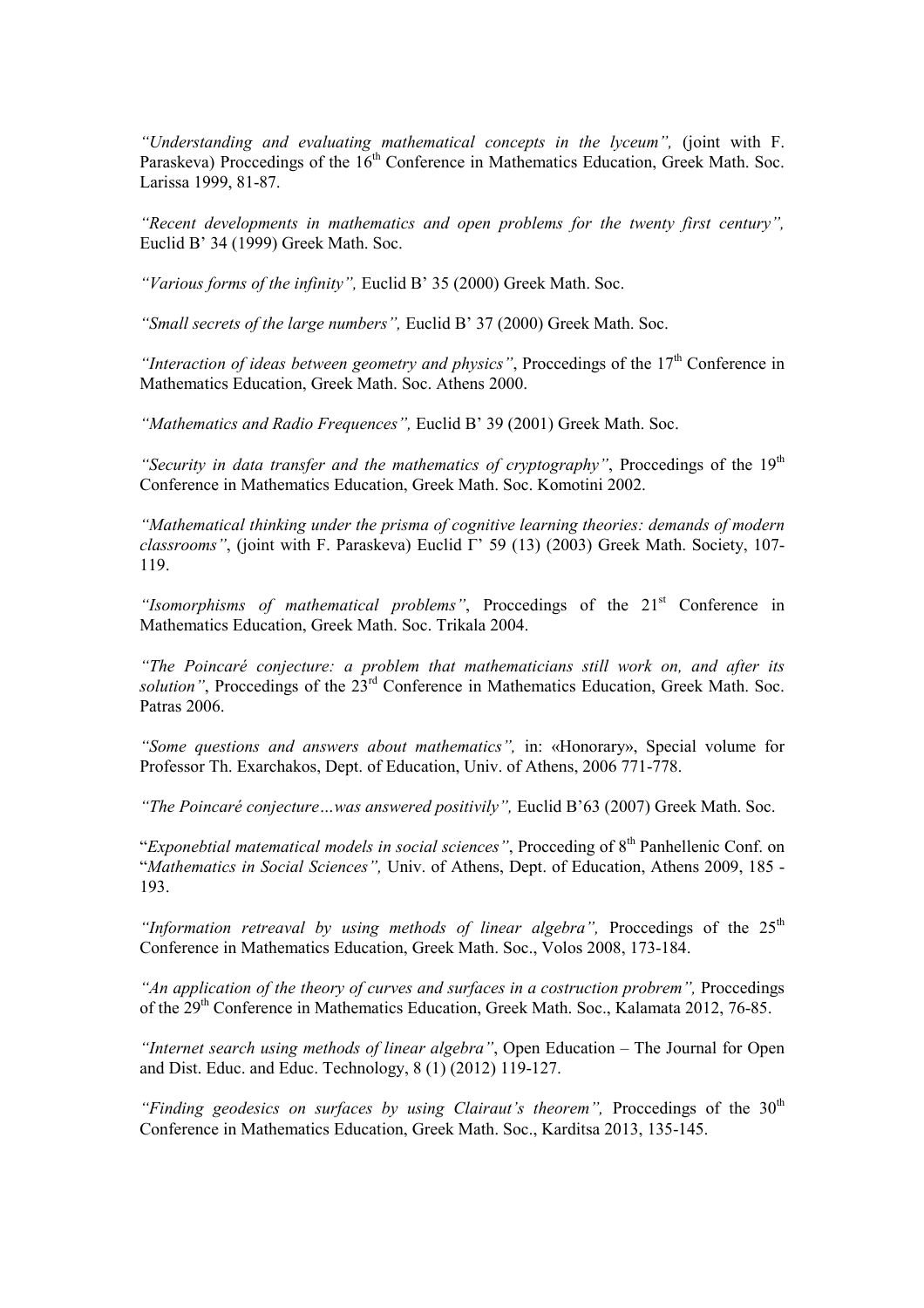*"Application of mathematics in oligopoly markets"*, Proccedings of the 32<sup>th</sup> Conference in Mathematics Education, Greek Math. Soc., Kastoria 2015, 86-96.

### **Member in Special Editorial Boards**

- Bulletin of the Greek Mathematical Society vol. 44 (2000) (joint with B. Papantoniou). This volume contains the proceedings of the 4<sup>th</sup> Panhellenic Geometry Conference, held in Patras in May 1999.

- *"Research Experiences in the Teaching of Geometry",* (joint with B. Papantoniou and D. Potari). Book published (in Greek) by the "Patakis" publ. (2001) which contains the proceedings of the above conferences refered to the teaching of Geometry.

### **Other activities**

- 2018 Member of the Scientific Committee and co-organizer for the Geometry Session of the *First Congress of Greek Mathematicians*, Hellenic Mathematical Society, Athens, June 2018.
- 2017 Referee for research proposal from Cyprus Science Foundation.
- 2016- Member of the Editorial Board of the journal "Bulletin of the Hellenic Mathematical Society (New Series)"
- 2016 Academic Coordinator for Mathematics in the *Seminars on Teaching 2016 Union of Teachers in Private High-Schools of Greece*, Patras, November 2016.
- 2013 Referee for research proposal at the Czech Science Foundation

Refereed papers for the journals *Advances in Geometry, Houston Journal of Mathematics, Bulletin of the Greek Math. Soc., Open Mathematics Journal, Indagationes Mathematicae, Mathematische Nachrichten, Osaka Journal of Mathematics, Journal of Mathematical Physics, Analysis and Geometry, Bulletin of the Canadian Mathematical Society, Journal of Mathematical Analysis and its Applications, Journal of Differential Geometry and its Applications, Mathematische Zeitschrift, Annals of Global Analysis and Geometry, Journal of Geometric Analysis, Bulletin of the Brazilian Math. Soc., Modern Physics Letters A* and a book for *Springer* publications

- 2013- Vice editor-in-chief of the journal "Mathematics Review" of the Greek Math. Soc.
- 2011- Member of the editoral board of the "Theoretical Mathematics and Applications".
- 2010- Member of the editoral board of the "Open Mathematics Journal".
- 2010- Member of the editorial board of the journal "Mathematics Review" of the Greek Math. Soc.
- 2009- Member of the editorial board of the journal "Euclid Γ' " of the Greek Math. Soc.
- 2013 Member of the scientific committee of the conference Differential Geometry and Dynamical Systems, Bucharest, October 2013.
- 2012 Member of the scientific committee of the 29<sup>rd</sup> Greek Mathematical Society Congress held in Kalamata, November 2012.
- 2011 Member of the scientific committee of the 28<sup>rd</sup> Greek Mathematical Society Congress held in Athens, November 2011.
- 2010 Member of the scientific committee of the 27<sup>rd</sup> Greek Mathematical Society Congress held in Chalki da, November 2010.
- 2009 Member of the scientific committee of the 26<sup>rd</sup> Greek Mathematical Society Congress held in Thessaloniki, November 2009.
- 2006- Reviewer in Zentralblatt MATH of the European Mathematical Soceity.
- 2007 Member of the scientific committee of the conference Differential Geometry and Dynamical Systems, Buchurest, October 2007.
- 2007 Member of the scientific committee of the 24rd Greek Mathematical Society Congress held in Kozani, November 2007.